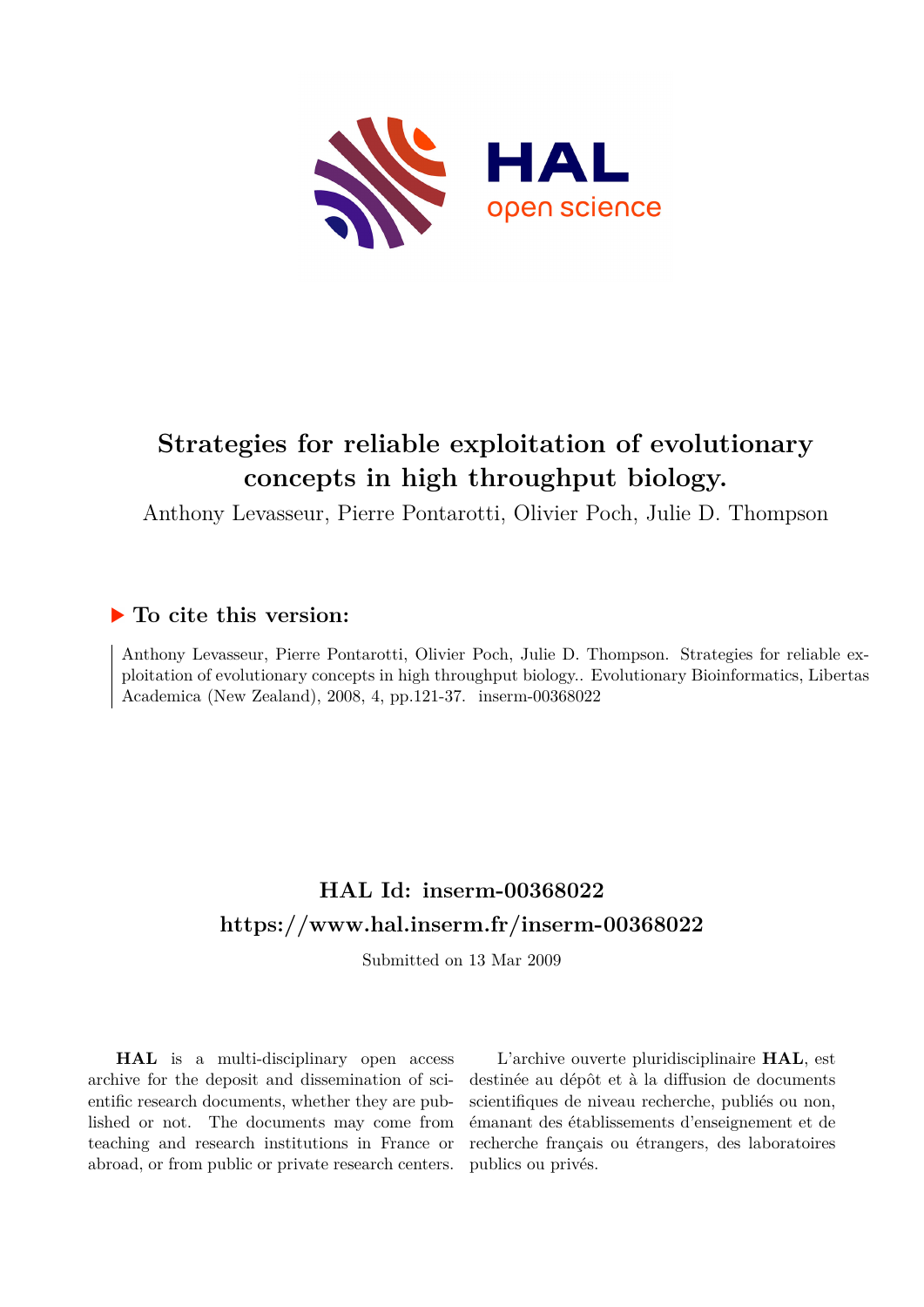# Strategies for Reliable Exploitation of Evolutionary Concepts in High Throughput Biology

## Anthony Levasseur<sup>1</sup>, Pierre Pontarotti<sup>1</sup>, Olivier Poch<sup>2</sup> and Julie D. Thompson<sup>2</sup>

<sup>1</sup>Phylogenomics Laboratory, EA 3781 Evolution Biologique, Université de Provence, 13331 Marseille, France. 2Département de Biologie et Génomique Structurales, Institut de Génétique et de Biologie Molculaire et Cellulaire, (CNRS/INSERM/ULP), BP 10142, 67404 Illkirch Cedex, France.

**Abstract:** The recent availability of the complete genome sequences of a large number of model organisms, together with the immense amount of data being produced by the new high-throughput technologies, means that we can now begin comparative analyses to understand the mechanisms involved in the evolution of the genome and their consequences in the study of biological systems. Phylogenetic approaches provide a unique conceptual framework for performing comparative analyses of all this data, for propagating information between different systems and for predicting or inferring new knowledge. As a result, phylogeny-based inference systems are now playing an increasingly important role in most areas of high throughput genomics, including studies of promoters (phylogenetic footprinting), interactomes (based on the presence and degree of conservation of interacting proteins), and in comparisons of transcriptomes or proteomes (phylogenetic proximity and co-regulation/co-expression). Here we review the recent developments aimed at making automatic, reliable phylogenybased inference feasible in large-scale projects. We also discuss how evolutionary concepts and phylogeny-based inference strategies are now being exploited in order to understand the evolution and function of biological systems. Such advances will be fundamental for the success of the emerging disciplines of systems biology and synthetic biology, and will have wide-reaching effects in applied fields such as biotechnology, medicine and pharmacology.

**Keywords:** phylogenetic inference, systems biology, evolutionary informatics, information network, functional annotation

## **Introduction**

The genetic information encoded in the genome sequence contains the blueprint for the potential development and activity of an organism in its environment. This information can only be fully comprehended in the light of the evolutionary events (duplication, gain, loss, recombination, etc.) acting on the genome, that are reflected in changes in the chromosomal organization, the sequence, structure and function of the gene products (nucleic acids and proteins) and ultimately, in the biological complexity of the organism. The recent availability of the complete genome sequences of a large number of model organisms, together with the immense amount of data being produced by the new technological breakthroughs in high-throughput biology, means that we can now begin comparative analyses to understand the mechanisms involved in the evolution of the genome and their consequences in the study of biological systems. At the same time, theoretical advances in information representation and management have revolutionized the way experimental information is collected, stored and exploited. Ontologies, such as Gene Ontology (Ashburner et al. 2000) or Sequence Ontology (Eilbeck et al. 2005), provide a formal representation of the data for automatic, high-throughput data parsing by computers. These ontologies are being exploited in the new information management systems that are being developed to allow large scale data mining, pattern discovery and knowledge inference (e.g. Gouret et al. 2005; Thompson et al. 2006; Gopalan et al. 2006). The new genomic data, combined with recent advances in phylogenetic theory and in informatics, now offers a new global view of the function of living systems across the tree of life (Wolfe and Li, 2003; Doolittle, 2005; Koonin and Wolf, 2006).

It is generally accepted that genome sequences are ideal tools for the study of evolution and for the reconstruction of the tree of life (for a recent review see Delsuc et al. 2005). However, it is perhaps less well accepted that evolutionary analysis represents a powerful tool in the analysis of genomic data. In this review, we will focus on the use of multi-species comparisons and evolutionary approaches for performing comparative data analyses, for propagating information between different systems and for

**Correspondence:** Julie D. Thompson, Institut de Génétique et de Biologie Molculaire et Cellulaire, BP 10142, 67404 Illkirch Cedex, France. Tel: (33) 388 65 32 00; Email: julie.thompson@igbmc.u-strasbg.fr



**Copyright in this article, its metadata, and any supplementary data is held by its author or authors. It is published under the Creative Commons Attribution By licence. For further information go to: http://creativecommons.org/licenses/by/3.0/.**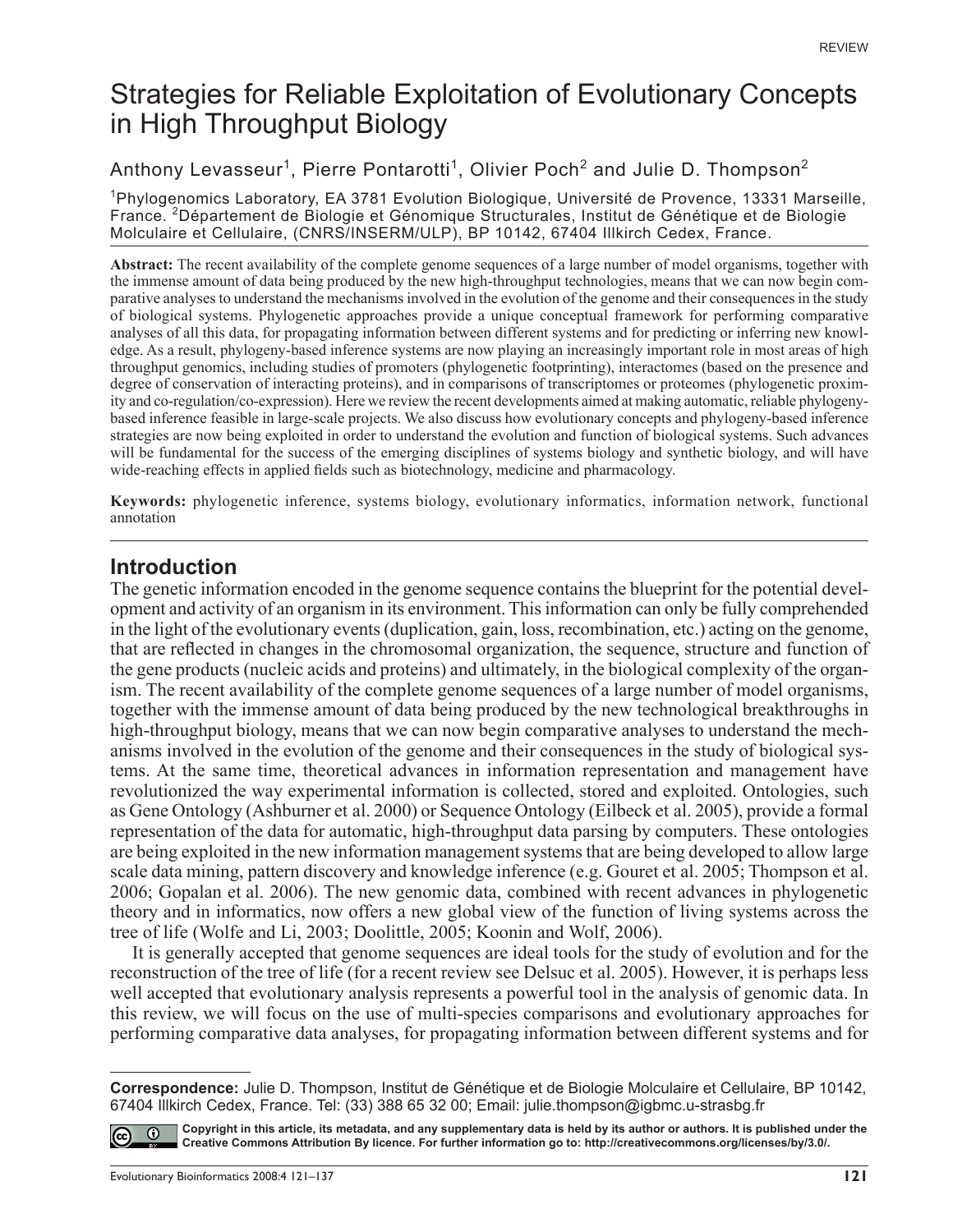predicting or inferring new knowledge. One of the main advantages of using evolutionary methods in high throughput analyses is that they are designed to represent the causal processes underlying observations. Thus, while some bioinformatics methods distinguish between orthologs and paralogs based on a pattern (e.g. orthologs found by mutual best Blast hits), the evolutionary approach makes this distinction relative to inferred events of speciation, gene duplication and gene loss, based on the reconstruction of a phylogenetic tree. Thus, evolutionary analysis yields inferences, not about patterns, but about the causal factors underlying the patterns. For instance, to identify regulatory elements by "phylogenetic footprinting", the goal is not merely to identify regions where sequences show high similarity, but to identify regions where selective constraints have resulted in a low rate of evolution. Another area where phylogeny-based inference has been applied is in annotation of protein function in whole genome analyses (Thorne, 2000; Eisen et al. 2002), comparative genomics (Sicheritz-Pontén and Andersson, 2001; Daubin et al. 2002), and in the reconstruction of the evolutionary history of a segment of the human genome (Vienne et al. 2003). It has been shown recently how an explicitly evolutionary approach eliminates certain categories of error that arise from gene duplication and loss, unequal rates of evolution, and inadequate sampling, (e.g. Eisen, 1998; Zmasek and Eddy, 2002). There are now relatively sophisticated analysis tools to address these problems, particularly the problem of identifying paralogy (reviewed in Koonin, 2005). Such methods can be improved by evaluating a more precise model, that has fewer assumptions and that more closely reflects the mechanisms of evolutionary change (Shapiro et al. 2006). Thus, phylogeny-based inference systems are playing an increasingly important role in most areas of high throughput genomics, including studies of promoters ('phylogenetic footprinting'), interactomes (notion of 'interologs' based on the presence and degree of conservation of counterparts of interacting proteins), and also, in comparisons of transcriptomes or proteomes (notion of phylogenetic proximity and co-regulation/coexpression).

Nevertheless, while powerful tools exist for some applications of evolutionary analysis, they remain under-utilized because of the lack of an appropriate informatics infrastructure that makes evolutionary approaches relatively inaccessible

and difficult to use. The large-scale organization of sequences into groups related in evolution is not a trivial undertaking and requires the careful selection of methods for aligning sequences and inferring phylogenetic relationships. Considerations include both the applicability of a particular method to the data (e.g. different models of evolution, different degrees of divergence) and the practical consideration of computational feasibility. Here we will review the recent developments in the field, aimed at making automatic reliable phylogeny-based inference feasible in large-scale projects. We will then discuss how evolutionary concepts and phylogeny-based inference strategies are now being exploited in high throughput biology projects in order to understand the evolution and function of biological systems.

## **Methods for Automatic, Reliable Phylogeny-Based Inference**

Construction and exploitation of phylogenetic trees and understanding of evolutionary events are very complicated tasks, but recent developments constitute major advances that address many of the major bottlenecks. The general strategy, outlined by Eisen in 1998, is shown in Figure 1. First, an evolutionary analysis depends on a presumption of homology. In molecular sequence analysis, this corresponds to the dual task of finding homologs by performing similarity searches in sequence databases, and of identifying homologous residues in a multiple sequence alignment. Next, a phylogenetic tree is constructed and the tree topology is analyzed to localize speciation or gene duplication events at particular branch points. Finally, the phylogenetic tree is overlaid with experimental data, and changes in structure or function can be traced along the evolutionary tree.

Such an evolutionary approach provides a general framework that can be applied effectively to many different kinds of data, including complete genome sequences, cDNAs or ESTs, RNA or protein sequences, or even whole-genome features beyond the sequence level, such as gene order (synteny) or gene content (i.e. the specific genes found in a genome). However, generally speaking, protein sequences have been shown to be better than nucleotide sequences in obtaining the true tree topology or trees close to the true tree (Russo et al. 1996).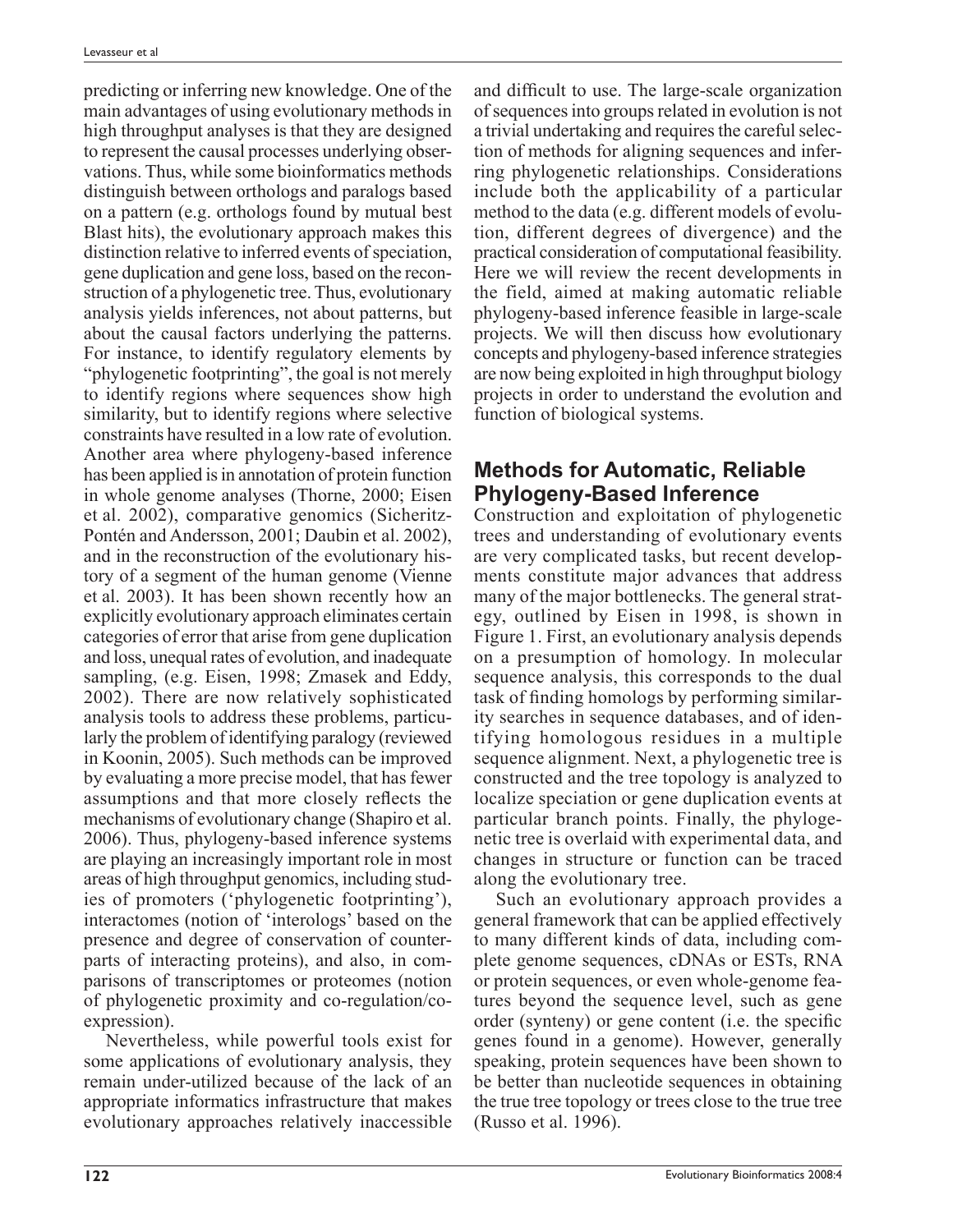

**Figure 1.** General principles of a phylogenetic inference strategy.

### Selection of homologous sequences

The first step in any phylogenetic analysis generally requires the identification of sequences related to the genes of interest. The goal is to include sufficient diversity for optimal information content, since distantly related sequences can help many aspects of the analysis. Nevertheless, the sequences should share sufficient residue identity to enable the generation of an accurate multiple sequence alignment and phylogenetic tree, otherwise noise is introduced in the analysis. For protein sequences, it is generally considered that two sequences sharing over 30% identity will share a common fold and similar function, but more sensitive methods have now been developed to detect potential evolutionary relationships in the twilight zone, below 30% identity e.g. Gen-Threader (ideal for automatically predicting the structure of all the proteins in a translated bacterial genome) (McGuffin and Jones, 2003), SAM-T99 (begins with a single target sequence and iteratively builds a hidden Markov model from the sequence and homologs (Karplus et al. 1998) and PSIBLAST (Altschul et al. 1997). Given a seed sequence, PSIBLAST iteratively searches a sequence database to identify and align putative homologs from which a profile (PSSM) is constructed for database search in the next iteration. PSIBLAST thus provides essential information about local sequence similarities, which might lead to evolutionary clues about the structure and/or function of the query sequence. Other programs have been developed recently for more specific tasks, such as very rapid largescale mRNA/DNA alignments e.g. BLAT (Kent,  $2002$ ) or the identification of novel noncoding RNAs in genome sequences (e.g. Washietl et al. 2005).

## Construction of high quality, reliable multiple alignments

Once the set of potential homologs has been identified, the next step is to construct a multiple sequence alignment. A vast array of diverse algorithms has been developed in an attempt to construct reliable, high-quality multiple alignments within a reasonable time limit that will allow highthroughput processing of large sequence sets. Traditionally the most popular method has been the progressive alignment procedure (Feng and Doolittle, 1987), which exploits the fact that homologous sequences are evolutionarily related. A multiple sequence alignment is built up gradually using a series of pairwise alignments, following the branching order in a phylogenetic tree. A number of different alignment programs based on this method exist, based either on a global alignment algorithm that aligns the sequences over their full lengths, notably ClustalW/X (Chenna et al. 2003), or on a local alignment algorithm, that focuses on shared regions of high similarity and ignores regions that do not show clear sequence homology. A comparison of a number of local and global protein alignment methods based on the BAliBASE benchmark (Thompson et al. 1999) showed that no single algorithm was capable of constructing accurate alignments for all test cases. A similar observation was made in another study of RNA alignment programs (Gardner et al. 2005), where algorithms incorporating structural information outperformed pure sequence-based methods for divergent sequences. Therefore, recent developments in multiple alignment methods have tended towards integrated systems bringing together knowledge-based or text-mining systems and prediction methods with their inherent unreliability. Some of the most widely used or more innovative methods include: DbClustal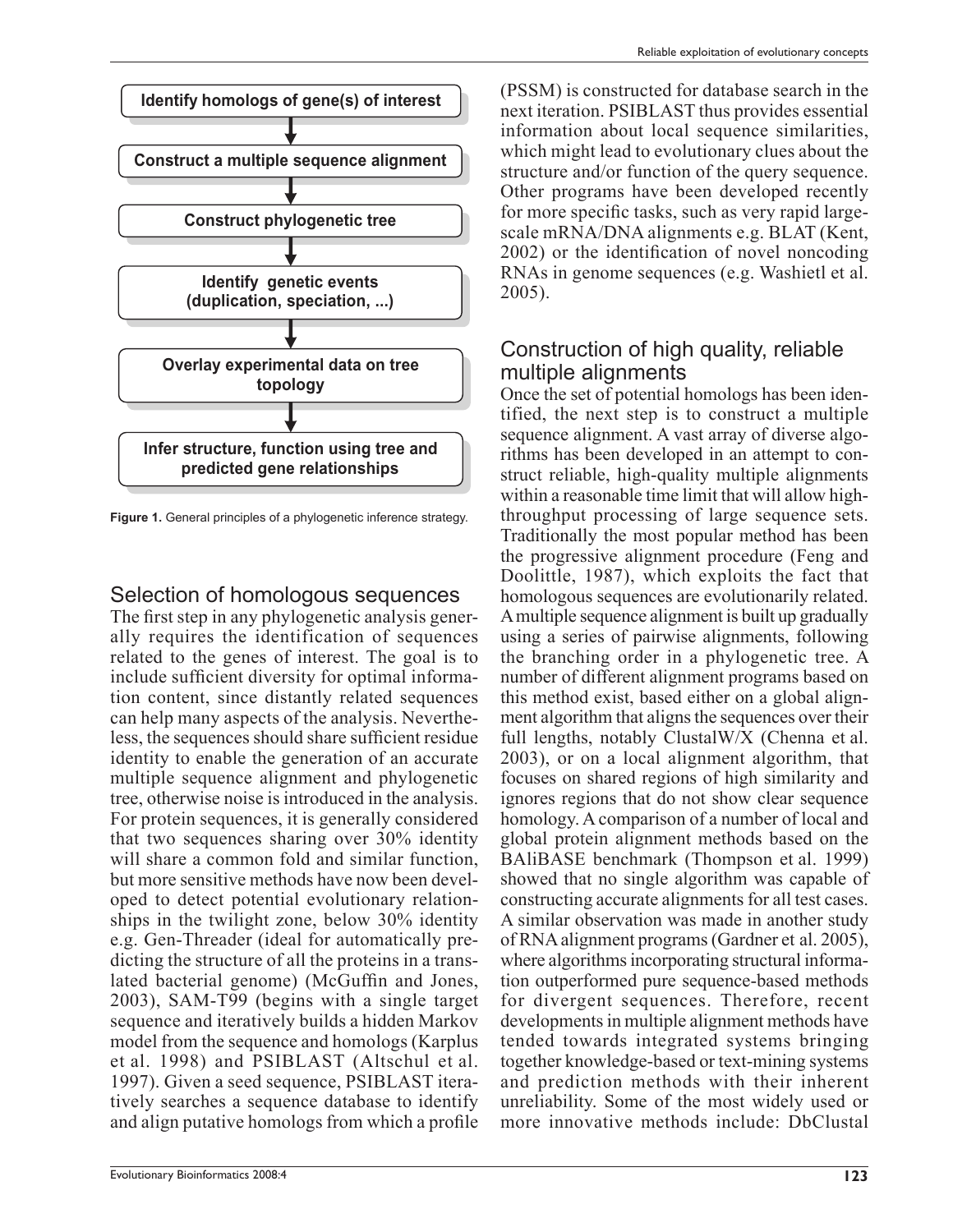(Thompson et al. 2000) that was developed to align sets of sequences detected by a BlastP homology search, TCoffee (Notredame et al. 2000), MAFFT (Katoh et al. 2002), MUSCLE (Edgar, 2004) and Probcons (Do et al. 2005). These programs combine the advantages of both local and global alignment algorithms and generally incorporate an iterative refinement strategy. In comparisons based on the latest version of BAliBASE (Thompson et al. 2005a), the best alignments in all the alignment tests were achieved by TCOFFEE and PROB-CONS, although a large time penalty was incurred. The programs MAFFT and MUSCLE obtained the next highest scores, with a significant reduction in the time required to produce the alignments. Nevertheless, for all the programs tested, a decrease in accuracy of the alignments with decreasing residue identity is clearly demonstrated, with a significant loss occurring for highly divergent sequences  $\left( \langle 20\% \right.$  identity), which corresponds to the 'twilight zone' of evolutionary relatedness.

Although much progress has been achieved, the latest methods are not perfect and misalignments can still occur. If these misalignments are not detected, they will lead to further errors in the subsequent applications that are based on the multiple alignment. The assessment of the quality and significance of a multiple alignment has therefore become a critical task, particularly in high-throughput data processing systems, where a manual verification of the results is no longer possible. Multiple alignment validation is difficult because the true alignment of naturally evolved sequences is never known. As an alternative solution, a number of quality assessment (QA) measures have been proposed, known as objective functions, that estimate how close the alignment is to the correct or optimal solution. Until recently, the most widely used alignment quality measures were based on the sum-of-pairs score (Carrillo and Lipman, 1988) or a log-likelihood ratio, such as relative entropy (Hertz and Stormo, 1999). Other scores e.g. NorMD (Thompson et al. 2001) or MUMSA (Lassmann and Sonnhammer, 2005) can be used to assess the significance of a given multiple alignment and provide a practical quality filter in large scale automatic or semi-automatic genome annotation pipelines. All these objective functions calculate a global score that estimates the overall quality of a multiple alignment. However, even when misalignments occur, it is not necessarily true that all of the alignment is incorrect. Useful

information could still be extracted if the reliable regions in the alignment could be distinguished from the unreliable regions. The prediction of the reliability of specific alignment positions has therefore been an area of much interest, e.g. AMAS program (Livingstone and Barton, 1993), Al2Co (Pei and Grishin, 2001), DIVAA (Rodi et al. 2004), and for nucleic acid sequences, the ConFind program (Smagala et al. 2005). Regions that are doubtful should be excluded from the subsequent phylogenetic analysis. Alignment columns for which a substantial number of sequences (e.g.  $>20\%$ ) contain only gap characters are also worthwhile removing.

# Construction of phylogenetic trees

A phylogenetic tree shows the evolutionary relationships among different species or other entities that are believed to have a common ancestor. The output tree of a phylogenetic analysis based on sequenced genes is an estimate of the gene's phylogeny (i.e. a gene tree) and not the phylogeny of the taxa (i.e. species tree) from which these characters were sampled (Page and Michael, 1997). Sometimes a gene tree disagrees with the species tree (constructed for example from anatomical and paleontological considerations) due to gene duplication, loss, and lineage sorting. Therefore, species phylogenies are now more commonly obtained by applying consensus tree/supertree methods to collections of gene trees (Sanderson and Driskell, 2003).

In this section, we will concentrate mainly on the reconstruction of gene trees, since these are more generally used in structural/functional inference approaches. At this point, an important point has to be underlined: a protein is often composed of different domains and these domains may have different evolutionary histories due to genomic recombinations and exon shuffling (Schmidt and Davies, 2007). Such events cannot be identified based on the alignment alone and a phylogenetic analysis at the individual domain level is essential, since the topologies of the phylogenetic trees corresponding to the two domains may be different. In the case where the resulting domain phylogenies are in fact congruent, the phylogenetic signal can be combined into a single gene phylogeny.

Once the domain structure of the gene has been identified, there are two main classes of phylogenetic tree construction methods: distance based (neighbor joining) and character based (maximum parsimony, maximum likelihood and Bayesian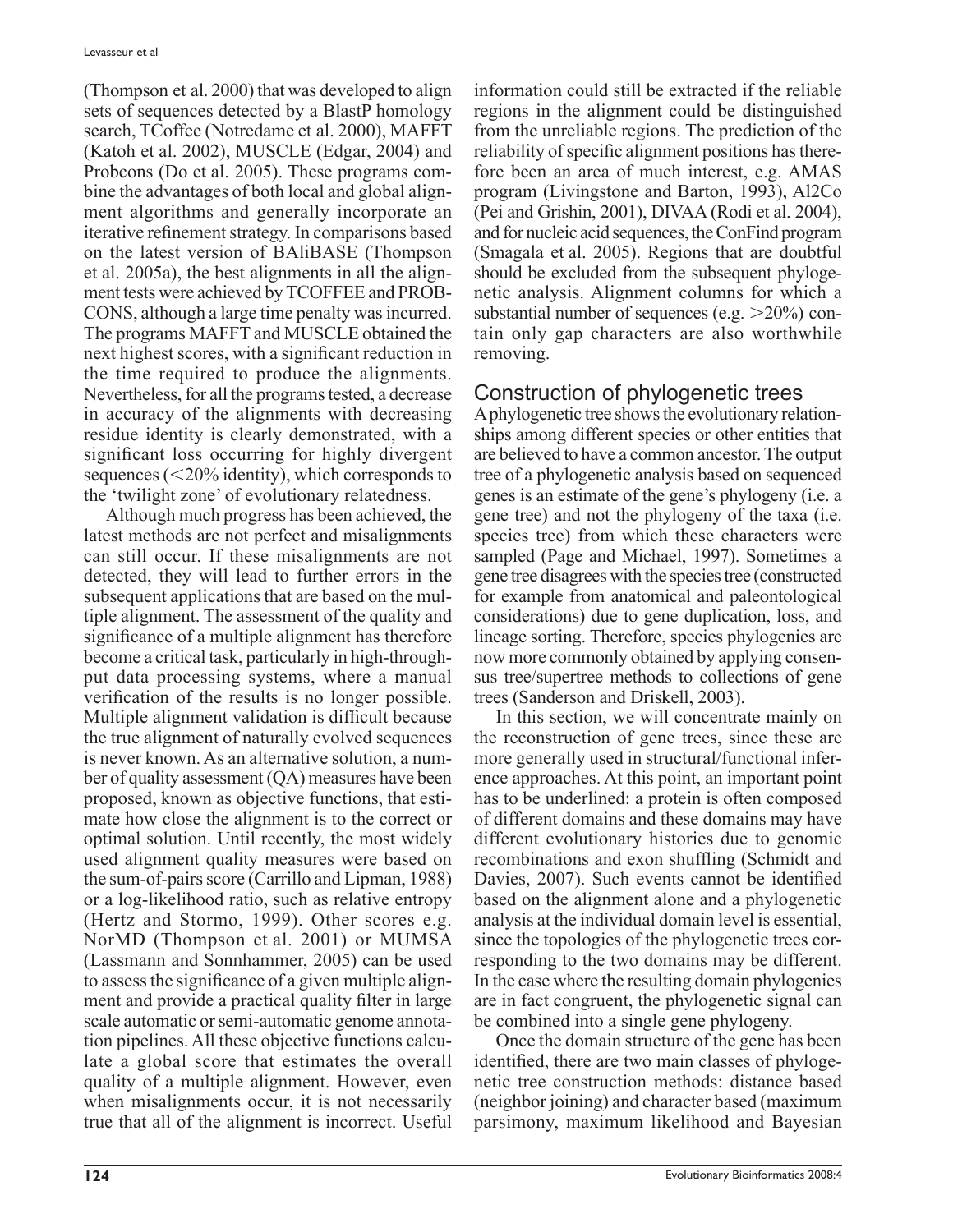method) (reviewed in Brocchieri, 2001). Distancebased methods compute a matrix of pairwise distances between sequences in an alignment and thereafter ignore the sequences themselves, constructing a tree based entirely on the original distance computation. The computation of the character-based distance can be calculated using different matrices. These matrices use maximum likelihood estimates based on family alignments (e.g. Dayhoff PAM matrix model, JTT matrix model), or a model based on the genetic code together with a constraint on changing to a different category of amino acid. The distances can also be corrected for gamma-distributed and gammaplus-invariant-sites-distributed rates of change in different sites. Rates of evolution can vary among sites in a pre-specified way, and also according to a Hidden Markov model.

Unfortunately no biological datasets exist to assess phylogenetic tree methods directly. The community has therefore no way of knowing the true evolutionary tree underlying a protein superfamily. For this reason all experimental validations of phylogenetic inference methods have been performed on simulated data and results relevant to protein superfamilies are inconclusive (Sjolander, 2004). One approach to tackle this problem, is to combine different methods [e.g. Figenix (Gouret et al. 2005) combines neighbour joining, maximum parsimony and maximum likelihood] to calculate the trees. Given the same multiple sequence alignment, two reconstruction methods will produce at least two trees and sometimes many more (for example the maximum parsimony tree will produce many hundreds of equally parsimonious trees). Closely related subgroups are found reliably by most tree methods and most of the differences between trees are found at the deeper nodes in the tree. To avoid any systematic biases of one particular method, bootstrap analysis is combined with different tree methods (Brocchieri, 2001). The next step in the Figenix system is to compare the topologies obtained from the different tree methods using a suitable algorithm such as the Hasegawa test (Kishino and Hasegawa, 1989) and to look for congruence of the trees. When the three trees are congruent a fusion is performed, and in the case where one of the trees is not congruent with the others, only two trees are fused. In the case where the three trees are not congruent, no fusion is possible and the default choice is then the maximum likelihood tree.

The phylogenetic reconstruction process described above also allows the possibility of inferring the sequences of ancient ancestors of modern species using a model of molecular evolution (reviewed in Danchin et al. 2007). This ancestral sequence reconstruction works for the evolution resulting from a substitution process and can be performed at the protein or at the DNA gene sequence level. Reconstruction can also be made from large genomic regions, for example Blanchette et al. 2004 proposed *in silico* reconstruction of a 1.1 Mb around the *CFTR* locus of the eutherian ancestral genome. Computational simulations were performed demonstrating that large parts of the euchromatic genome from early eutherian could be accurately reconstructed when specific extant mammalian genomes were carefully chosen. Using  $\sim$ 20 modern mammals, the authors expected to achieve 98% correct bases in reconstructing megabase-scale euchromatic regions of the eutherian ancestral genome. Mutational processes such as tandem and segmental duplication, inversion, and translocation or different modes of selection were not included in the simulation, as no models were available, in contrast to amino acid or nucleotide substitution. However reconstructions have been made for the other genetic events using less realistic evolutionary models.

## Ortholog/paralog information

The next step is to differentiate between true orthologs (homologous genes resulting from speciation) and paralogs (homologous genes resulting from duplication) among sequences in the tree. Several approaches not based on phylogenetic analysis claim to find orthology. One of the most popular is based on a clustering method such as Inparanoid (Remm et al. 2001). The clustering requires a complete genome and gives erroneous information in the case of lineage-specific differential paralog loss (see for example Danchin et al. 2006). This is not the case for ortholog and paralog identification based on phylogeny. When phylogenetic trees are constructed, specific algorithms are applied to distinguish between orthologs and paralogs, (e.g. Zmasek and Eddy, 2002; Dufayard et al. 2005).

In general, orthologs are considered to have more chance of sharing a similar function compared to paralogs (e.g. Collette et al. 2003). This can also be argued theoretically since after duplication, either one of the copies is lost, or both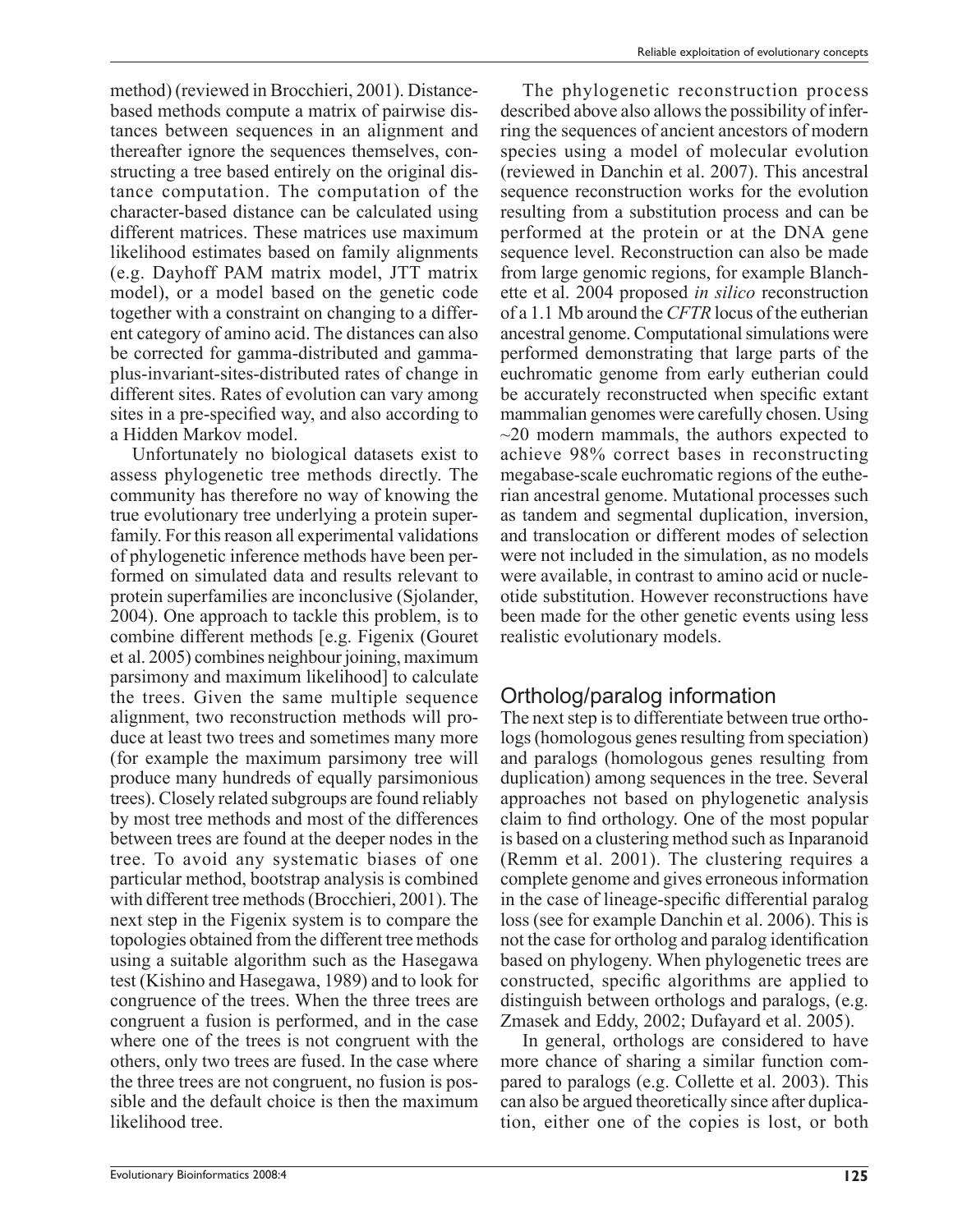duplicates undergo sub-functionalization, or one of the duplicates evolves toward a new function (neo-functionalization) (Force et al. 1999). By function, Force et al. meant either biochemical function or expression pattern meaning that a functional shift corresponds, for the authors, either to a functional biochemical shift or a transcriptional shift. At the molecular level, paralogs can be either biochemically sub-functionalized or neo-functionalized and they will have therefore a different biochemical function, although in the case of neofunctionalization one of the copies will retain the ancestral function. Note that the paralog that undergoes neo-functionalization can be identified by the evolutionary shift analysis (see below). At the transcriptional level, in the case of neotranscription events, one of the copies will retain the ancestral transcription pattern. In the case of sub-transcription, the two copies will have a complementary pattern that will recapitulate the patterns of the preduplicate copy and the non duplicate ortholog.

#### Analysis of patterns of conservation/ divergence, detection of genomic content submitted to positive selection Analyses of evolutionary change at the amino acid and nucleotide level provide valuable hints of what is happening at the molecular level in biological systems. Patterns of replacement, observed in sequence alignments, can reflect residues important for function, stability, and folding (reviewed in Clifford et al. 2004). For example, the functional importance of sites is intuitively inversely related to the evolutionary rate of amino acid replacements. This intuition arises from one interpretation of the neutral theory of evolution in which the site of the greatest functional significance are under the strongest selective constraint (Gu, 2003). An organism that experiences a replacement at one of these sites is less likely to survive and therefore to reproduce. In some cases the extent to which function constrains the evolution of a protein sequence can be estimated by measuring the ratio of nonsynonymous (replacement) to synonymous (silent) substitutions during evolution (Liberles and Wayne, 2002). This ratio is also used to detect positive selection in coding DNA which in turn could be linked to a functional shift. To assess more broadly the possible functional significance of sequence evolution, particularly among distantly

related proteins, other approaches have emerged that consider amino acid replacements (nonsynonymous substitution) alone (Gaucher et al. 2002). Finally, analysis of the population genomic variation provides an alternative scheme that allows the detection of genomic content submitted to positive selection (Biswas and Akey, 2006). These approaches are reviewed in more detail in the following sections.

#### Methods based on amino acid replacement

These methods begin by analyzing how the evolutionary rates of amino acid replacements differ among sites in a protein sequence (site to site rate heterogeneity), with a statistical formalism in which the rate varies among sites according to a gamma distribution (Yang, 1996). In a conventional analysis of sequence evolution using the gamma model, termed homogeneous, rapidly and slowly evolving sites remain rapid or slow across the entire evolutionary tree. Such a homogeneous evolutionary rate is expected when the functional constraints at sites are constant for the entire evolutionary history. However if the function of the protein is changing, some residues might be subjected to altered functional constraints in various places of the phylogenetic tree, which implies that the evolutionary rates at these sites will be different in different branches of the tree (heterotachy). To model this phenomenon, a non-homogeneous gamma model is used, where the constraint of fixed rates per site along the phylogeny is relaxed to allow the identities of fast and slow sites to change over time i.e. to allow site specific rate shifts (Gu, 2003). Rate shifted sites then correspond to the residues that have either enhanced or reduced selective constraint as a possible consequence of the change of function during protein evolution (Lopez et al. 2002).

#### Comparison of silent and replacement sites

Another possible effective approach is to compare the rates at which synonymous (silent)  $d_s$  and non synonymous (replacement)  $d_N$  mutation are fixed in the history of a given gene. The silent rate  $d_{\rm s}$ , provides a benchmark against which we can decide whether the replacement rate  $d_N$  is accelerated or diminished possibly by natural selection on the protein (Miyata and Yasunaga, 1980). Thus  $d_N < d_S$ ,  $d_N = d_S$ ,  $d_N > d_S$ , represent negative (purifying) selection, neutral evolution and positive selection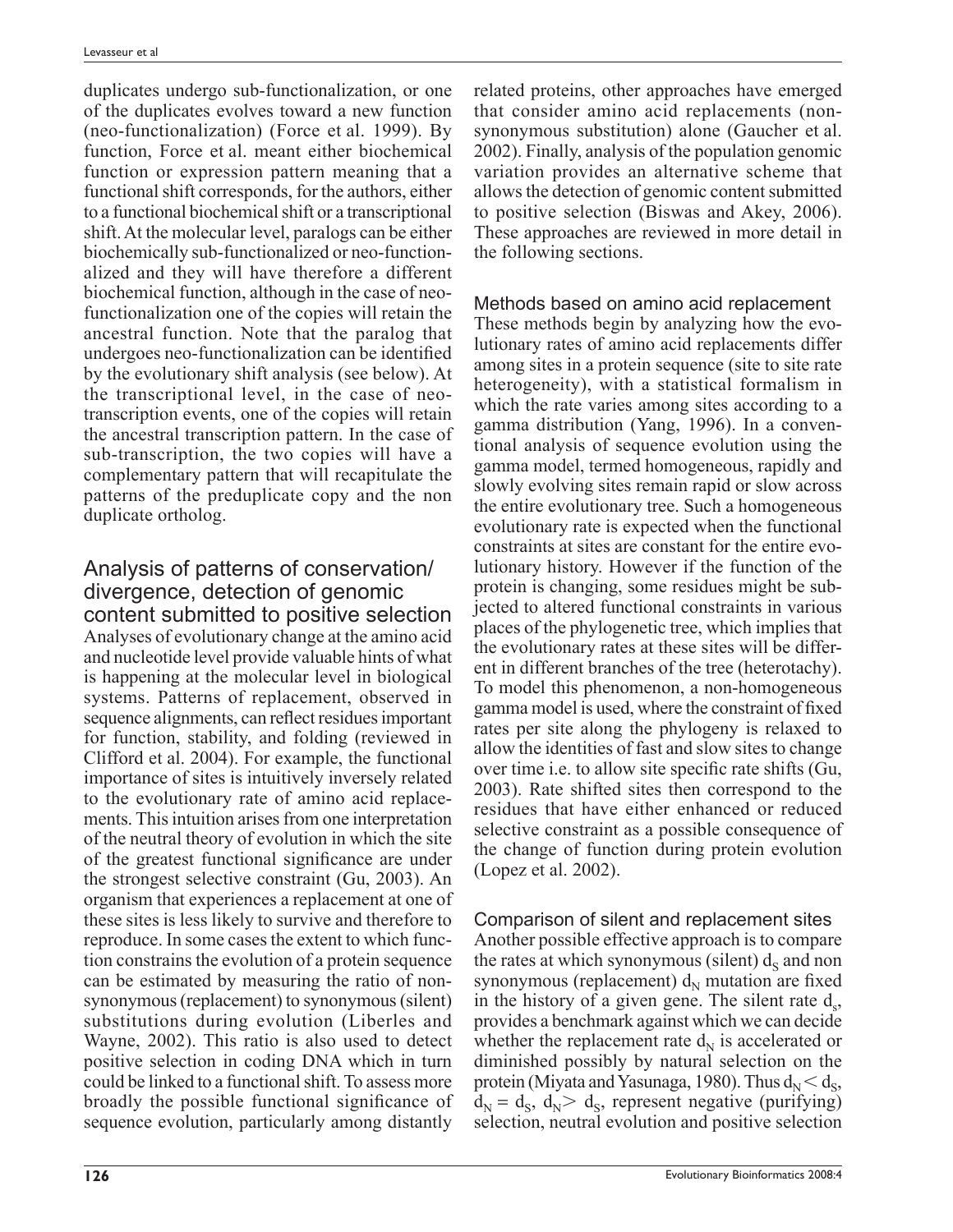respectively. A problem with this criterion is its lack of discriminative power (Yang, 2005). Most proteins have highly conserved regions where replacements are not tolerated and  $d_N$  is almost 0. Thus, comparison of a pair of genes, by averaging the  $d_N$  and  $d_S$  rates over all sites in the protein, fails to infer positive selection, because the signal of positive selection is overwhelmed by the ubiquitous purifying selection. To boost the power of the detection method, more recent work has focused on detecting selection that affects individual sites rather than the whole protein, or particular lineages rather than the whole phylogeny. Nevertheless, it is important to note that synonymous substitutions are generally neutral and therefore occur at a relatively rapid rate. Hence the  $d_N$  over  $d_S$  ratio can only be used to detect recent functional divergence, as synonymous sites rapidly become saturated with mutations. For a typical vertebrate nuclear encoded gene, this type of analysis has been generally useful only as far back as around 150 million years ago (Gaucher et al. 2002). Nevertheless it should be noted that these methods have been used in a few cases to detect older events (Rodriguez-Trelles et al. 2003; Bos, 2005).

The positively selected sites identified by the methods described above can be further evaluated for their roles in functional divergence by mapping them onto the available tertiary (or threedimensional) structures of the protein (Blouin et al. 2003). Mutagenesis experiments can also be performed to unambiguously demonstrate that the positively selected sites are indeed involved in the functional shift, which is a *sine qua non* condition to clearly establishing a connection between such evolutionary and functional shifts (Levasseur et al. 2006). It should be noted however that few examples of relaxed or positive selection have been linked to actual functional shifts due to a specific environmental change. (Levasseur et al. 2007).

#### Signatures of positive selection in populations

At the population scale, targets of positive selection can be used to shed light on the historical forces that have shaped the genomic content of a population. In contrast to the neutral model of evolution, positive selection might affect the genetic variation in the allele frequency distribution or perturb the degree of linkage disequilibrium. The identification of a signature of positive selection is challenging when only one locus is studied, because of the confusing effects of population demographic history versus natural selection. Therefore numerous loci spanning the genome are taken into account to detect unusual patterns of genetic variation. A great deal of effort has been devoted to the development of methods to detect positive selection in populations (reviewed in Biswas and Akey, 2006). Among these methods, two different tests can be mentioned: those based on polymorphisms within species and those based on polymorphisms within species combined with the divergence between species. The polymorphismbased methods involve sampling of multiple copies of orthologous genomic regions within populations to detect single and recent selective sweeps. Divergence-based methods involve sampling single individuals from each species and then testing for site changes that occurred more often than expected across the species tree. The use of these approaches should lead to a better understanding of the ecological context in which a species is constrained and has evolved, that in turn could be informative for the study of adaptation at the molecular level (Ronald and Akey, 2005). Despite the few examples reported in the literature, such positively selected genes could be indirectly linked to particularly important functions related to environmental changes.

# Identification of the evolutionary histories of other genetic events

The principal genetic events that determine genome shape and structure are believed to be gene duplication, gene loss, horizontal gene transfer (HGT), and chromosomal rearrangements, such as inversions, translocations and duplications, that range from part of a gene to hundreds of genes. Assuming a particular species tree topology, methods of evolutionary analysis can be used to map these different types of genetic events onto the branches of the tree. For example, phylogenetic trees were systematically analyzed for the presence of gene duplication events at different points during vertebrate evolution (Blomme et al. 2006). Duplication events were evaluated by relative dating, based on the relative position of the duplicated genes compared to speciation events in the phylogenetic tree. Gene loss following gene duplication events was then estimated as parsimoniously as possible. In another study (Fong et al. 2007) protein domain architectures for a wide range of organisms were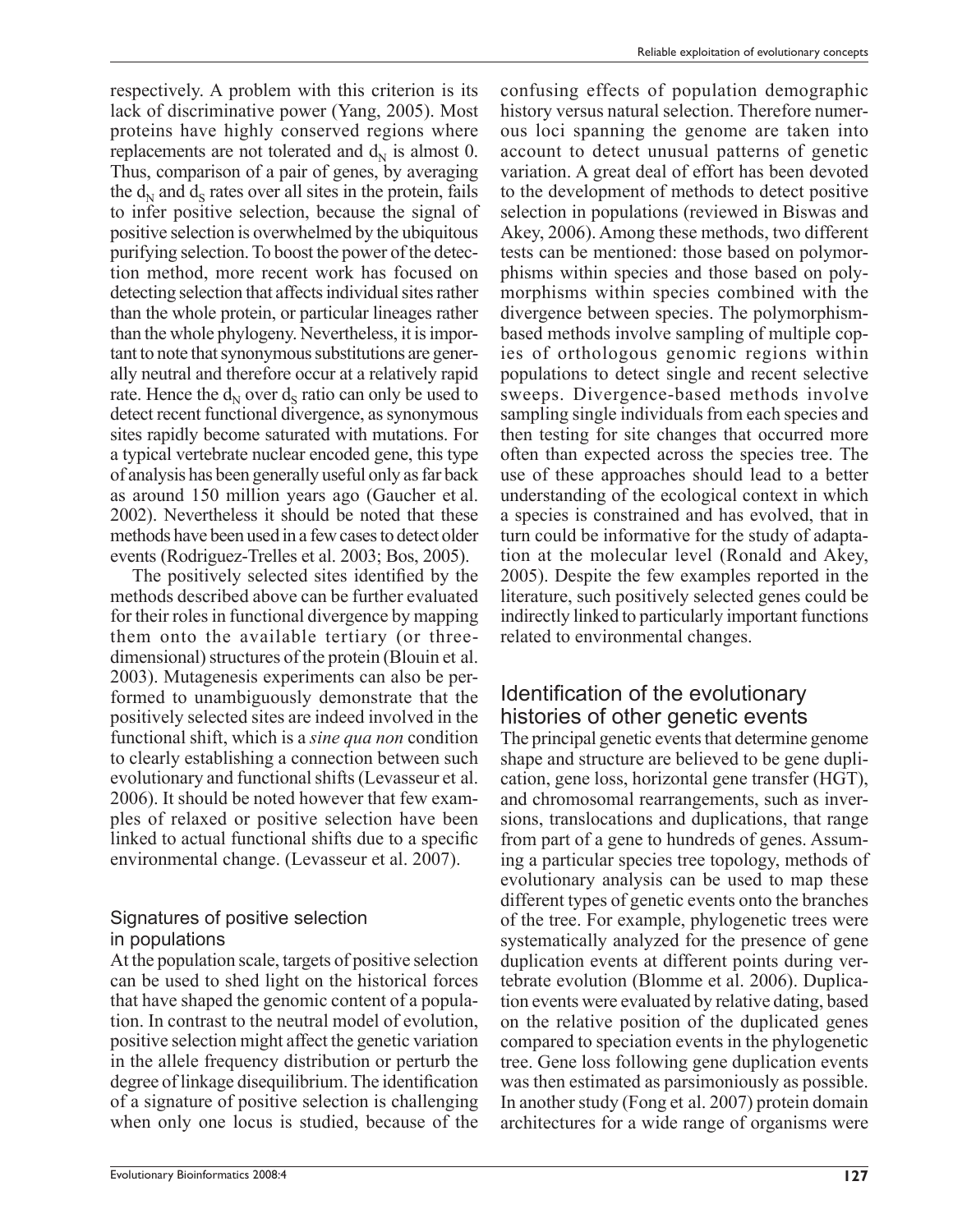mapped to the NCBI taxonomy, in order to identify the evolutionary pathways by which extant architectures may have evolved. They proposed a model of evolution in which domain architectures arose through rearrangements of inferred precursor architectures and acquisition of new domains.

With the sequencing of numerous complete genomes, it is now possible to reconstruct phylogenies based on whole genome data (reviewed in Wolf et al. 2002). Whole genome comparisons are also being used to study large-scale mechanisms, such as chromosomal rearrangements, to detect syntenic regions, i.e. blocks of genes or other markers with evolutionary conserved order, and to reconstruct ancestral genomes. Several *in silico* approaches have been used to find conserved regions also called conserved homologous synteny blocks (HSB), for example, the initial GRIMM-synteny algorithm identifies HSB from sequence alignment or from localized orthologs (Pezner and Tesler, 2003). Another example is the universal E-painting tool (electronic chromosome painting) (Kohn et al. 2006). In this method, the genes and their chromosomal assignment for each species are considered and HSB can be assigned according to a user-specified species. Ancestral reconstructions can then be inferred from the genomes of modern species using a model of molecular evolution. Four methods are commonly used and are briefly described below.

- (i) The cladistic method is based on comparative analysis of ancestral *versus* derived features using appropriate outgroup species (Dobigny et al. 2004; Henning, 1966). Thus, a feature is considered ancestral if the trait is found not only within a given taxon but also in more distantly related species that serve as outgroups. The identification of ancestral features is aided by parsimonious analyses of potential evolutionary rearrangement events.
- (ii) GRIMM (Genome Rearrangements In Man and Mouse; note that despite the name this method can be used for reconstruction of all species), is also based on a parsimonious method. GRIMM implements the Hannenhalli-Pevzner algorithm to compute the reversal distance between two unichromosomal genomes, and Tesler's algorithm for computing the distance between two multichromosomal genomes (Tesler, 2002a, b). The reversal distance between two genomes is the minimum number of reversals it takes to transform one genome to another. For unichromosomal genomes, the

rearrangement events considered are reversals (also known as inversions), whereas for multichromosomal genomes they can be reversals, translocations, fissions, and fusions.

- (iii) MGR (Multiple Genome Rearrangement) implements an algorithm that, given a set of genomes (at least three), seeks a tree such that the sum of the rearrangements is minimized over all the edges of the tree (Bourque and Pevzner, 2004). It can be used for phylogeny inference and also for inference of ancestral gene orders.
- (iv) CARs (contiguous ancestral regions) aims to infer segment order in the ancestral genome by formalizing the problem using graph theory from a provided phylogenetic tree where each leaf corresponds to a genome (Ma et al.  $2006$ ). The algorithm identifies a most-parsimonious scenario for the history of each individual adjacency, and weights are attributed to the graph edges to model the reliability of each adjacency. A heuristic algorithm finds sets of paths (corresponding to contiguous ancestral regions) in the graph covering maximum total weights.

## Integrating evolutionary information in the genomic information network

As more whole-genome projects are being completed, postgenomic biology is providing insight into the function of biological systems by the use of new high-throughput bioanalytical methods, information technology, and computational modelling; an emerging discipline known as systems biology. Traditionally, the information produced by bioinformatics studies was interpreted by a human expert who had the experience necessary to understand the patterns revealed by the computational analyses. In the post-genomic era, the volume of data available requires automatic processing by 'intelligent' computer systems that are capable of understanding the relations and patterns hidden in the data. Inferring new knowledge by combining different kinds of "post-genomics" data obviously necessitates the development of new approaches that allow the integration of variable data sources into a flexible framework. The first step to achieve this is to represent the basic knowledge in the domain of interest in a format that can be understood by the computer. Ontologies provide an ideal means of representing the fundamental concepts in a domain and the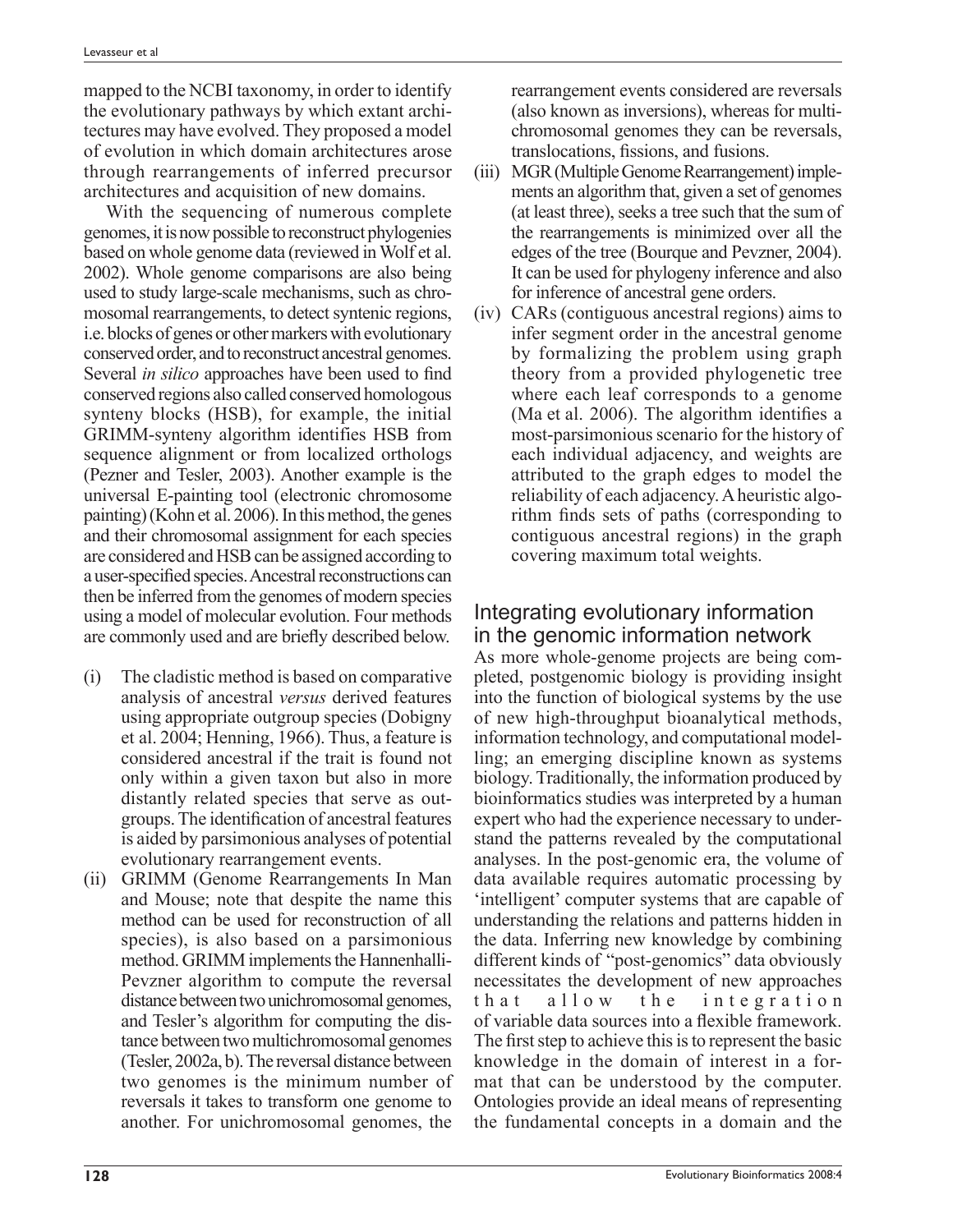relationships that exist between them. They are used for communication between people and organisations by providing a common terminology over a domain. But perhaps the most important aspect of an ontology is that provide the basis for interoperability between different databases and computational systems.

The most well known biological ontology is the Gene Ontology (GO) (Ashburner et al. 2000), which has become the *de facto* standard for describing the principal attributes (the molecular function, biological process, and cellular component) of knowledge about gene products. GO is part of an umbrella project, called Open Biomedical Ontologies (http://obo.sourceforge.net/), whose goal is to provide a set of compatible ontologies, which can be used in combination in order to integrate individual data resources into a coherent whole. The ontologies grouped together at the OBO web site cover a wide range of biomedical fields, such as specific organism anatomies, phenotype characters (PATO), taxonomic classifications or transcriptomic and proteomic experimental protocols and data. Various ontologies have also been developed for particular aspects of molecular sequences, such as gene structure (SO), protein function (GO) or protein—protein interactions (MI). A multiple alignment ontology (MAO) (Thompson et al. 2005b) has also been developed covering both nucleic acid and protein sequence alignments.

These ontologies provide the basis for integration of information resources and as a query model for information management systems that include automated inference and reasoning. The goal of ontology-based information management systems (IMS) is to combine information from different data resources into a unified system, such that the cumulative information provides greater biological insight than is possible if the individual information sources are considered separately. IMS are designed to help biologists systematically gather and exploit all the data crucial for their research, by automating many aspects, from data acquisition to knowledge discovery. For example, GIMS (Genome Information Management System) (Cornell et al. 2003) is an object database that integrates genomic data for *Saccharomyces cerevisiae* with data on the transcriptome, proteinprotein interactions, metabolic pathways and annotations, such as gene ontology terms and identifiers. Another example is the MACSIMS information management system (Thompson et al. 2006), for the integration of different types of data

in the framework of a multiple sequence alignment. MACSIMS combines knowledge-based methods with complementary *ab initio* sequence-based predictions for protein family analysis. A data collection system automatically retrieves a range of information, from taxonomic data and functional descriptions to individual sequence features, such as structural domains and active site residues. A number of algorithms are included for reliable data cross-validation, consensus predictions and rational propagation of information from the known to the unknown sequences. Thus, structural and functional data can be combined with information about the conservation of the family and the variability observed at different residue sites.

## **Exploitation of Evolutionary Concepts and Phylogenetic-Based Inference**

The last decade has given us access to the complete genomes of a large variety of organisms. With the completion of the sequencing of the human genome and other model organisms, one of the most important problems to come will be to understand how complex networks function to perform the essential processes of life. At the same time, enormous quantities of biological data are now being produced and collected in large-scale databases generally available via the Internet. Nevertheless, this accumulation of large-scale data is only an indispensable preliminary to the understanding of the principles and fundamental mechanisms of life. A critical stage in this understanding will be the comparative analysis of diverse sequences and the understanding of the evolutionary processes (duplication, loss, recombination) involved, since they determine the sequence, the structure and the function of macromolecules and define, at the highest level, the biological complexity of organisms. Indeed, the evolutionary message currently represents a crucial element for the understanding of complex systems, via the integration and the extraction of knowledge, combined with mathematical modelling and simulation to predict the behaviour of a system under different conditions (Kanehisa and Bork, 2003). Thus, the contributions of the phylogenetic dimension have been particularly important in structural/functional annotations of genes, in the studies of promoters, interactomes, and also in comparisons of transcriptomes or proteomes.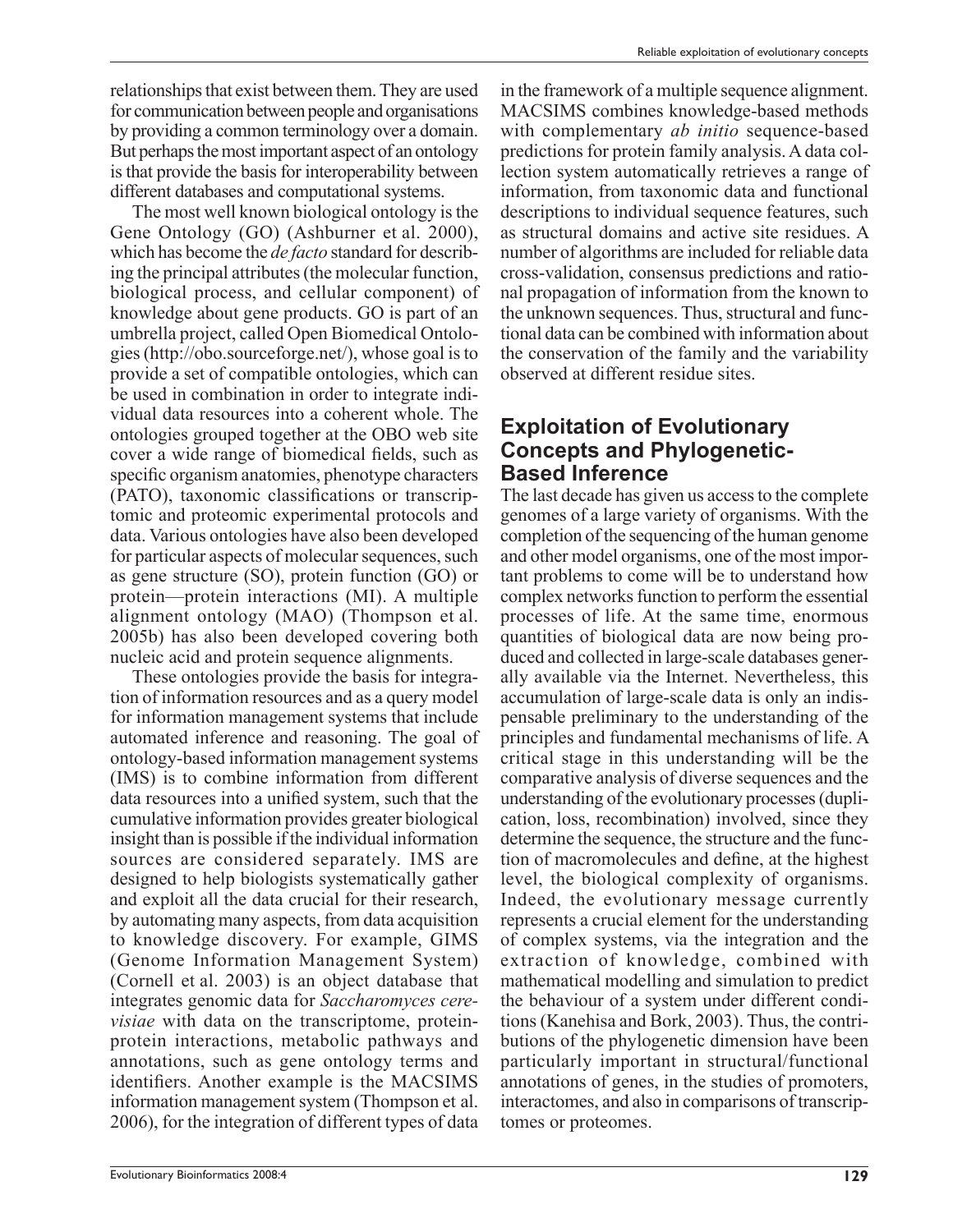# Structural/functional annotations of genes

At the time of writing, over 1000 genomes (from bacteria, archaea and eukaryota, as well as many viruses and organelles) are either complete or being determined, but biological interpretation, i.e. annotation, is not keeping pace with this avalanche of raw sequence data. There is still a real need for accurate and fast tools to analyze these sequences and, especially, to find genes and determine their functions. The annotation of protein-coding sequences can be split into two complementary tasks, structural annotation and functional annotation.

## Structural annotation

Finding genes in a genomic sequence is far from being a trivial problem. It has been estimated that 44% of the protein sequences predicted from eukaryotic genomes and 31% of the HTC (Highthroughput cDNA) sequences contain suspicious regions (Bianchetti et al. 2005). The structural annotation consists in localizing genome features such as protein-coding sequences and then in predicting the intron/exon organization and inferring the sequence of the corresponding protein. This step is very important for the functional annotation, because a missed exon, for example, could be dramatic for the functional inference. The most efficient programs for protein sequence prediction combine *ab initio* along with similarity-based programs (Mathe et al. 2002). However, such programs require that homologous proteins are found in biological databases. When proteins sharing significant similarities are found, this indicates that the proteins could be homologous, which means that they originate from a common ancestral gene. This common ancestor evolved toward the genes coding for these proteins, as well as the other members of the family, by substitution in the coding or the noncoding region, 5' and 3' exon extension, by shifts in the acceptor and donor sites, or by exon losses and gains. All these events need to be modeled by the algorithm used for the structural annotation. For prokaryotic genomes, these combined methods are highly successful, identifying over 95% of the genes (e.g. Aggarwal and Ramaswamy, 2002), although the exact determination of the start site location remains more problematic because of the absence of relatively strong sequence patterns. The process of predicting genes in higher eukaryotic genomes is complicated

by several factors, including complex gene organization, the presence of large numbers of introns and repetitive elements, and the sheer size of the genomic sequence (for a review, see Zhang, 2002).

# Functional annotation

Ancestrally, a gene product has a given function. This function can change in the daughter genes (gene originating via descent transmission or duplication) due to mutational events on the gene. Following speciation, there are many possible molecular events that can drive the functional divergence, including changes in the coding sequence that lead to shifts in protein function and changes in regulatory regions that affect gene expression or mRNA splicing. These shifts, either in molecular function, sub-cellular localization or transcriptional tissue-specific activity, can be revealed at the biochemical level as well as at the higher levels of organism organization (e.g. cellular processes, physiology or social organization).

As a number of studies have shown, standard methods of gene function prediction have lead to a number of systematic errors (e.g. Devos and Valencia, 2001; Gilks et al. 2002). In most genome annotation projects, the standard strategy to determine the function of a novel gene is to search the sequence databases for homologs and to propagate the structural/functional annotation from the known to the unknown gene. However, most automatic genome projects only use information from the top best hits in the database search, as sequence hits with higher Expect values are considered unreliable. This has lead to a certain number of errors in genome annotations. Gene duplication is perhaps the single greatest contributing factor to errors in function prediction by homology. When gene duplication occurs, one copy must supply the original function, while the other is allowed to evolve novel functions. Paralogous genes, related by duplication events, are more likely to have divergent function, while orthologous genes, related by speciation, are more likely to share a common function. Domain shuffling (Galperin and Koonin, 1998) also complicates matters, as standard methods of homology detection typically ignore whether two proteins align globally or only locally. This can lead to errors in function prediction, as the presence or absence of a domain can have a dramatic impact on protein molecular function. Changes in function due to speciation are a third contributing factor to errors in function prediction. Genes can share a common ancestor,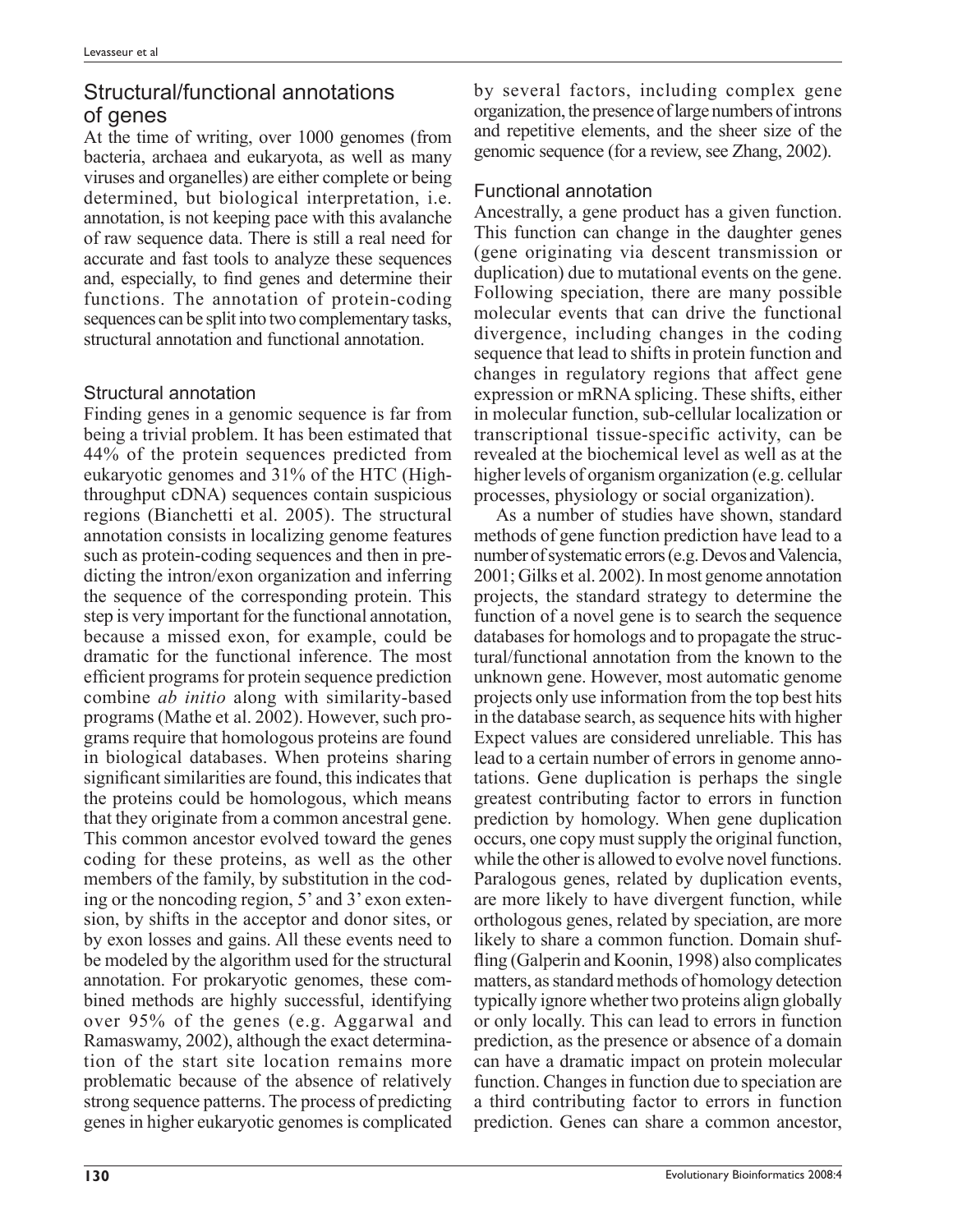and be orthologous, but still have different functional specificities, particularly if the genes are contained in very distantly related species (Gerlt and Babbitt, 2001).

Phylogenomic analysis, combining phylogenetic tree construction, integration of experimental data and differentiation of orthologs and paralogs, has been proposed to address these errors and improve the accuracy of gene functional annotations. Using sequence shift information, the gene genealogy can be reconstructed and the function genealogy can then be superimposed on the gene genealogy. As more information and more refined methods are available for biological sequence data, reconstructing a tree that deciphers the evolutionary history of genes has become more straightforward and accurate. As a consequence, a number of software platforms have been developed recently, e.g. Figenix (Gouret et al. 2005), SIFTER (Engelhardt et al. 2005), that identify important events in the evolutionary history of a gene, based on a phylogenetic analysis and infer gene function by superimposing experimental information on the phylogenetic tree.

# Identification of non coding functional elements

Beside gene coding sequences, others sequences in the genome are of significant relevance because of their important functions, among them the RNA coding gene, regulatory sequences (promoters, enhancers, silencers…), intron splicing sites and microRNA. A powerful method for discovering non-coding functional elements consists in aligning orthologous genomic sequence from different species, coupled with finding regions of conservation. As for coding sequences, the basic principle behind the method (called phylogenetic footprinting) is found in classical molecular evolution theory. Indeed mutations in functional sites are likely to be deleterious and therefore will be selected against resulting in a reduced rate of evolution in functional elements (for review, see Jones, 2006).

Classical phylogenetic footprinting methods can be separated into two groups. The first group (e.g. Shah et al. 2004; Siepel et al. 2005) is based on the multiple alignment of the orthologous regulatory regions from several species and the subsequent identification of conserved regions in the alignment. The multiple alignments can be based on either local or global methods. Local alignments, e.g. Patternhunter (Ma et al. 2002), can be used

for the comparison of whole vertebrate genome assemblies, whereas global alignments, e.g. LAGAN (Brudno et al. 2003), AVID (Bray et al. 2003), enable pairwise global comparisons of very large genomic regions (at megabase scale sequences). Once the orthologous non-coding sequence is located near the gene, then the best conserved motifs in those homologous regions are identified independently (see Blanchette and Tompa, 2003). The second group of methods does not assume that the orthologous sequences can be reliably aligned, but instead directly attempts to identify motifs that exhibit a high degree of conservation. More recent algorithms integrate these two approaches, making use of local multiple sequence alignment blocks when these are available and reliable, but also allowing the detection of motifs in unalignable regions (Fang and Blanchette, 2006).

In both alignment-based and motif-finding approaches, the central assumption is that functional sequences evolve under constraints while non-functional sequences evolve neutrally. For this part of the analysis, an appropriate evolutionary model will be of crucial importance. However the underlying evolutionary models used in some of the methods described above suffer from one or more limitations. Some methods can only be applied to two species, some treat orthologous sequences as statistically independent, and some neglect the divergence time among species (not really exploiting all the historical information). Several algorithms have been developed recently that take into account the phylogenetic relationships of the species under consideration. For example, EMnEM (Moses et al. 2003) uses a Jukes Cantor model in which the substitution rate inside the regulatory element is fixed, ignoring the positional variation of the motif. PhyME (Sinha et al. 2004) and PhyloGibbs (Siddharthan et al. 2005) use a model similar to Felsenstein's molecular evolution model (Felsenstein, 1981), which combines binding site specificity with substitution rate. More detailed models have also been described (e.g. Li et al. 2005; Gertz et al. 2006) that improve the accuracy and confidence of computational predictions of functional motifs.

# Construction/comparison of networks/pathways

In the post-genomic view of cellular function, each biological entity is seen in the context of a complex network of interactions. New and powerful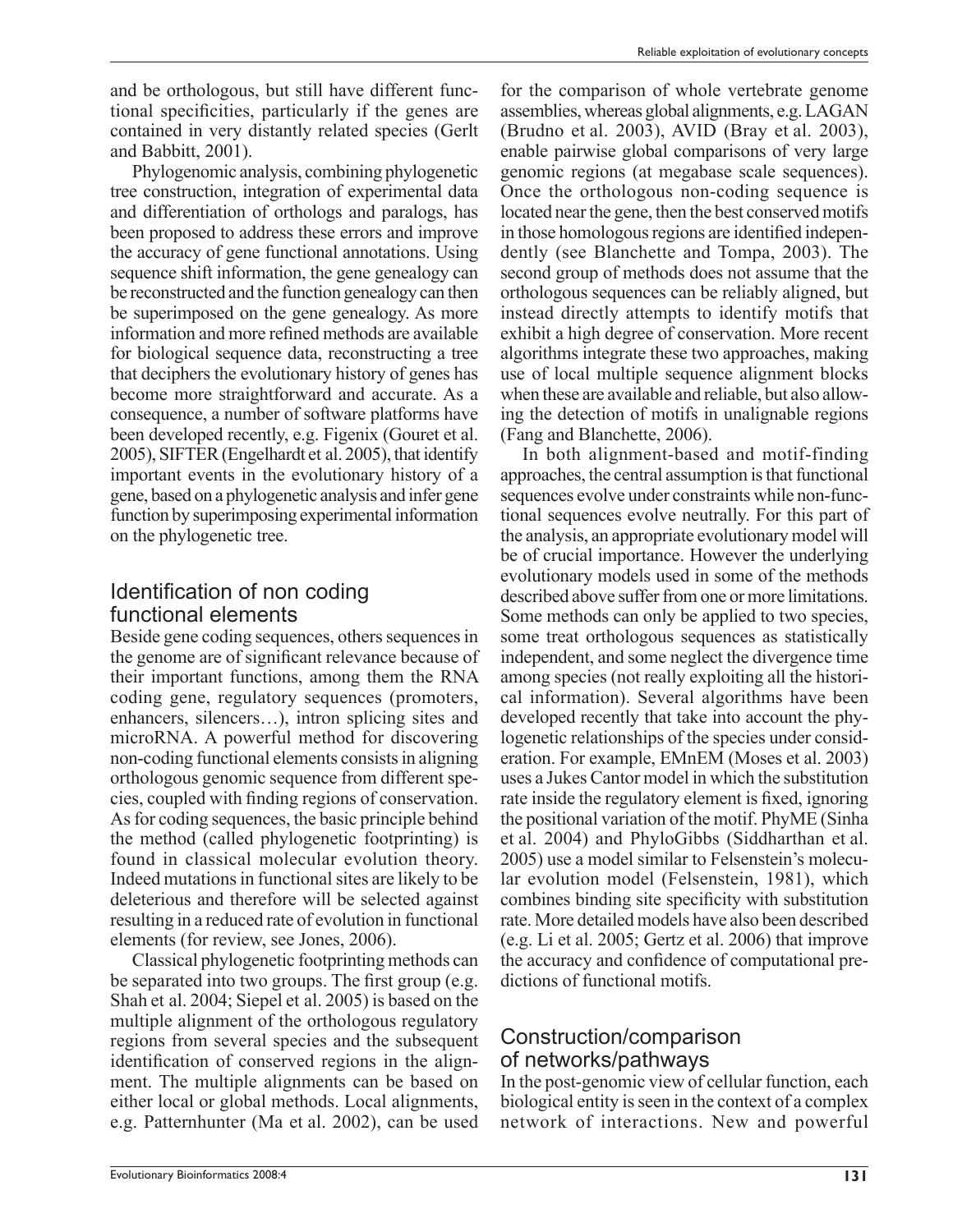experimental techniques, such as the yeast two-hybrid system or tandem-affinity purification and mass spectrometry, are used to determine protein-protein interactions systematically. Nevertheless, information on protein—protein interactions is still mostly limited to a small number of model organisms. Furthermore, it has recently been estimated that the overall average false positive rate of available computational and high-throughput experimental interaction datasets is as high as 90%. Therefore, a number of computational techniques have been designed for predicting and scoring protein interactions on the genome scale (see Fig. 2).

Proteins that interact are assumed to be more likely to co-evolve, therefore it is possible to make inferences about interactions between pairs of proteins based on phylogenetic relationships. For example, the Rosetta method relies on the observation that some interacting proteins have homologs in another organism fused into a single protein chain (Marcotte et al. 2001). Pellegrini et al. 1999 introduced another method based on the property of correlated evolution, by characterizing each protein by its phylogenetic profile, a string that encodes the presence or absence of a protein in every known genome. A measure of the similarity

between phylogenetic trees of protein families has also been used to predict pairs of interacting proteins (Pazos and Valencia, 2001). This method was adapted to consider the multi-domain nature of proteins by breaking the sequence into a set of segments of predetermined size and constructing a separate profile for each segment (Kim and Subramaniam, 2006).

Methods have also been developed to predict the interaction surface or specific residues. One approach involves quantifying the degree of covariation between residues from pairs of interacting proteins (correlated mutations), known as the "in silico two-hybrid" method. For certain proteins that are known to interact, correlated mutations have been demonstrated to be able to select the correct structural arrangement of two proteins based on the accumulation of signals in the proximity of interacting surfaces (Pazos et al. 1997). This relationship between correlated residues and interacting surfaces has been extended to the prediction of interacting protein pairs based on the differential accumulation of correlated mutations between the interacting partners (interprotein correlated mutations) and within the individual proteins (intra-protein correlated mutations) (Pazos and Valencia, 2002).



**Figure 2.** Methods used for the prediction of protein-protein interactions.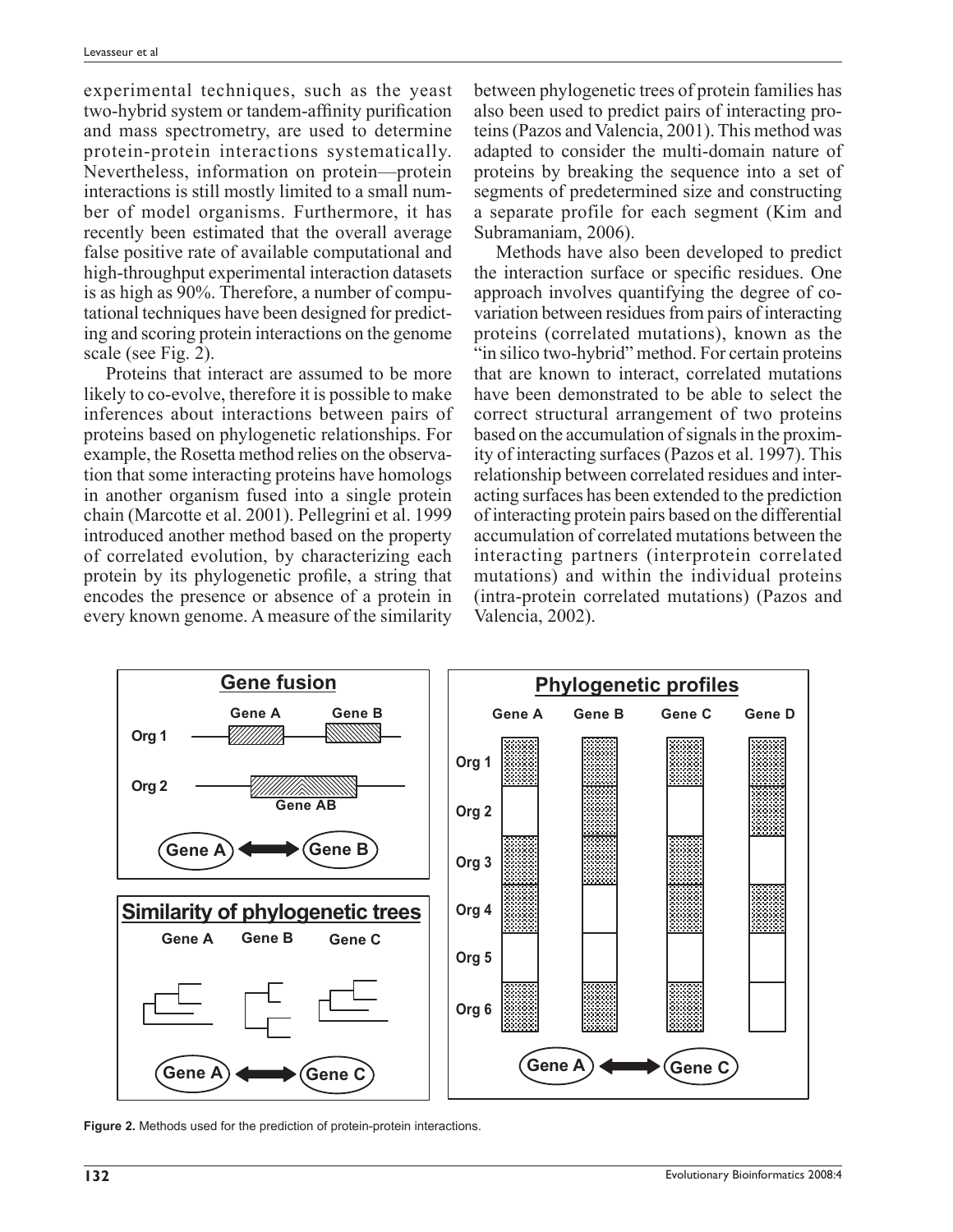Phylogenetic analyses at the genome level: genome evolutionary mechanisms In the new era of genomics, fresh perspectives are opening to scientists seeking to unravel the evolutionary mechanisms that shape contemporary genomes and to reconstruct ancestral genomes. Reconstruction can be approached at different levels depending on the time scale and the available genomic data (reviewed in Rascol et al. 2007). For example, a number of authors (Murphy et al. 2005; Bourque et al. 2005; Ma et al. 2006) have studied mammalian chromosomal evolution and have described the architecture of the ancestral mammalian genome. Several attempts have also been conducted to perform reconstruction deeper in the tree of life, at the vertebrate level (Jaillon et al. 2004; Kohn et al. 2006). Reconstruction of ancestral prokaryotic genomes has indicated the dominance of horizontal gene transfer in the evolution of prokaryotes (Mirkin et al. 2003; Dagan and Martin, 2007). Reconstructions of more distant species are more difficult due to numerous genomic events, such as chromosomal rearrangements accumulating during the history of species. In future studies, the reconstruction process should be greatly enhanced with the availability of additional phylogenetically informative genomes, and the possibility of exploring important intermediate nodes.

The detection of local conservation of gene content and proximity across several genomes are of crucial importance not only toward a full understanding of the forces that shaped our genome, but also in predicting important features of interest, such as the physical interaction of proteins or their participation in common metabolic/regulatory networks (e.g. Marcotte et al. 1999; Enright and Ouzounis, 2001; von Mering et al. 2003). For instance, long-range enhancers and their regulatory target genes have been found in chromosomal segments, representing loci that maintain syntenic relationships through all vertebrate genomes. The target genes within these segments as well as their inferred *cis*-regulatory sequences are likely to be fundamental to general vertebrate development and ontogeny (Kikuta et al. 2007). A notable example is the coregulated *hox* clusters that are conserved throughout most metazoan genomes (Lee et al. 2006). A growing number of pathologies have also been directly or indirectly linked to features of genome architecture. Genomic rearrangements may cause Mendelian diseases, produce complex traits such as behaviors, or represent

benign polymorphic changes. The mechanisms by which rearrangements convey phenotypes are diverse and include gene dosage, gene interruption, generation of a fusion gene, position effects and unmasking of recessive coding region mutations (single nucleotide polymorphisms, SNPs, in coding DNA) or other functional SNPs (Lupski and Stankiewicz, 2005). For example, recent findings suggest that segmental duplications, a common architectural feature of many genomes, have had important roles in creating novel primate gene families, and in shaping the human genetic variation that is thought to contribute significantly to disease susceptibility (Bailey and Eichler, 2006).

#### **Perspectives**

One of the main objectives over the last decade has been the study of the mechanisms involved in the evolution of the genome and their consequences in the study of biological systems. In order to gain a clearer understanding of the fundamental aspects of the evolutionary process and the factors that shape contemporary genes and genomes, efficient treatment of the vast amounts of genomic data will be required, based on a pertinent use of the phylogenetic approaches we have described in this review.

Unfortunately, the vast number and complexity of the events shaping eukaryotic genomes means that a complete understanding of evolution at the genomic level is not currently feasible. At the lowest level, point mutations affect individual nucleotides. At a higher level, large chromosomal segments undergo duplication, lateral transfer, inversion, transposition, deletion and insertion. Ultimately, whole genomes are involved in processes of hybridization, polyploidization and endosymbiosis, often leading to rapid speciation. Various approaches, known as phylogenomic approaches, have been used to reconstruct a tree of life by using the maximum of available genomic data (reviewed in Wolf et al. 2002). These include methods based on gene content, gene order, evolutionary distances between orthologs, concatenated alignments of orthologous protein sequences and a combination of multiple, independently reconstructed trees. The different topologies resulting from these studies suggest that the notion of a single Tree of Life that would accurately depict the evolution of all life forms is over simplistic. Individual genes possess their own, unique evolutionary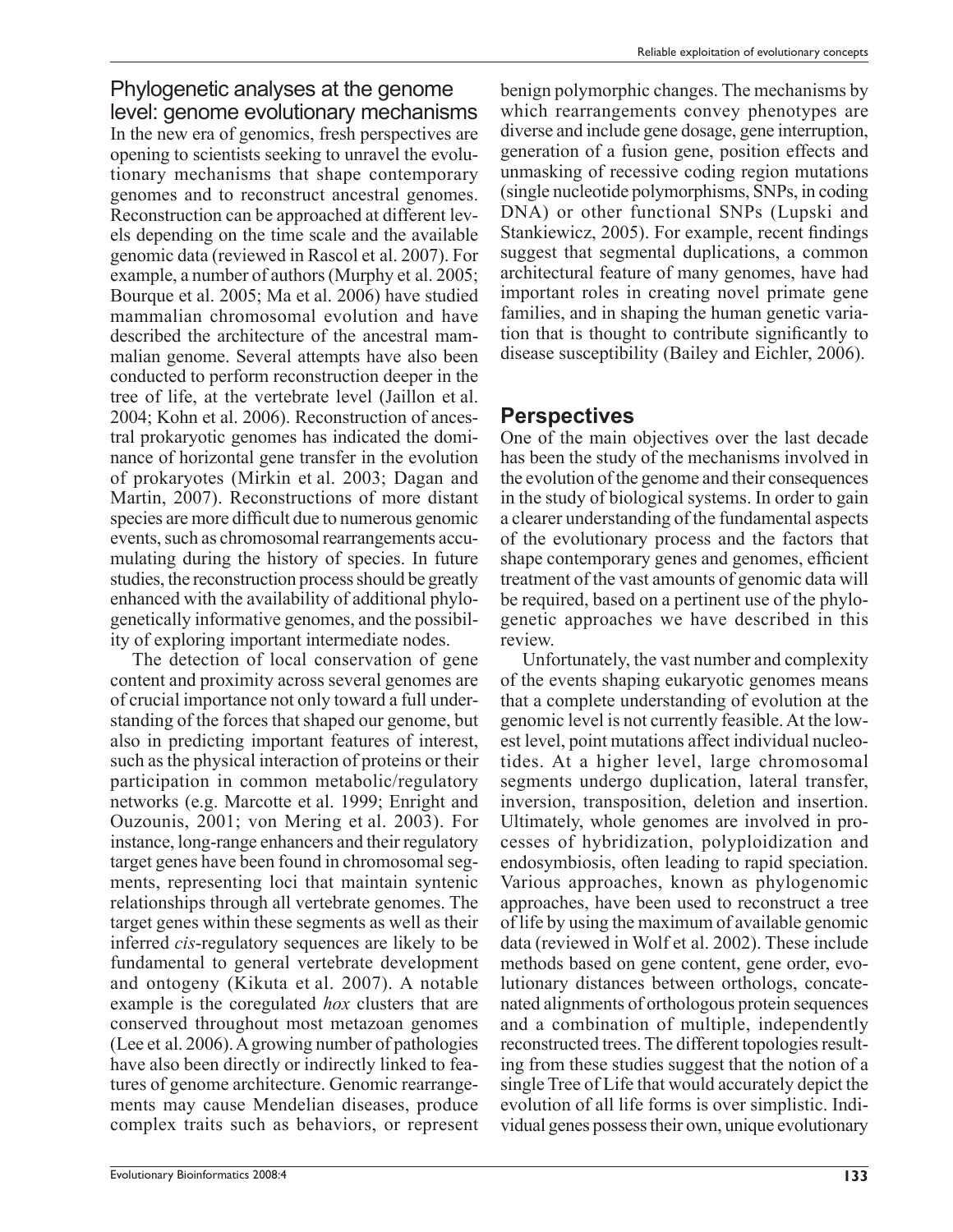

**Figure 3.** Reconstruction of evolutionary histories.

histories, due to the fact that different genes have evolved at different points during the history of life and that, in addition to vertical inheritance, evolution of many orthologous families involved lineage-specific gene loss and gene acquisition by horizontal transfer. As a consequence, it has been suggested that, at least for prokaryotes, the phylogenetic history of genomes should be represented as a bush or a network, rather than a tree (Wolf et al. 2002).

An exhaustive comparison of the whole sets of proteins (proteomes) encoded by completely sequenced genomes will be crucial to understanding genome evolution by taking into account the major mechanisms occurring at the gene level. The modular structure of the contemporary protein will then allow us to trace back the successive events of ancestral gene duplication and fusion of evolutionarily unrelated genes which occurred at different periods and thus, to reconstruct the ancestral genes which were at the origin of the family (see Fig. 3). Some work has already been performed in this area, both for prokaryotic genomes (e.g. Mirkin et al. 2003; Descorps-Declère et al. 2007) and for eukaryotic genomes (e.g. Koonin et al. 2004).

The methodologies now being developed in this context should facilitate the efficient exploitation of evolutionary information in functional genomics (notably, in interactomics and transcriptomics comparisons or in high throughput promoter studies) and large scale systems biology projects. Currently, the use of evolutionary concepts is underexploited and in future such expertise could be integrated for phylogenetic reconstruction and functional inference. In particular conserved regions could be highly informative for phylogenetic inference. In the longer term, such methodologies should also facilitate the automated integration and analysis of evolutionary features introduced by newly sequenced genomes. Such advances will be fundamental for the development of new fields such as systems biology and synthetic biology. This is equally important to progress in applied fields such as biotechnology, agronomy, medicine and pharmacology.

#### **Acknowledgements**

We would like to thank the Réseau National des Génopoles and ANR (NT05-3 43837) for financial support. OP and JDT are supported by institute funds from the Institut National de la Santé et de la Recherche Médicale, the Centre National de la Recherche Scientifique, the Université Louis Pasteur de Strasbourg.

#### **References**

- Aggarwal, G. and Ramaswamy, R. 2002. Ab initio gene identification: prokaryote genome annotation with GeneScan and GLIMMER. *J. Biosci.*, 27:7–14.
- Altschul, S.F., Madden, T.L., Schäffer, A.A. et al. 1997. Gapped BLAST and PSI-BLAST: a new generation of protein database search programs. *Nucleic Acids Res.*, 25:3389–402.
- Ashburner, M., Ball, C.A., Blake, J.A. et al. 2000. Gene ontology: tool for the unification of biology. The Gene Ontology Consortium. *Nat. Genet.*, 25:25–29.
- Bailey, J.A. and Eichler, E.E. 2006. Primate segmental duplications: Crucibles of evolution, diversity and disease. *Nat. Rev. Genet.*, 7:552–64.
- Bianchetti, L., Thompson, J.D., Lecompte, O. et al. 2005. vALId: validation of protein sequence quality based on multiple alignment data. *J. Bioinform. Comput. Biol.*, 3:929–47.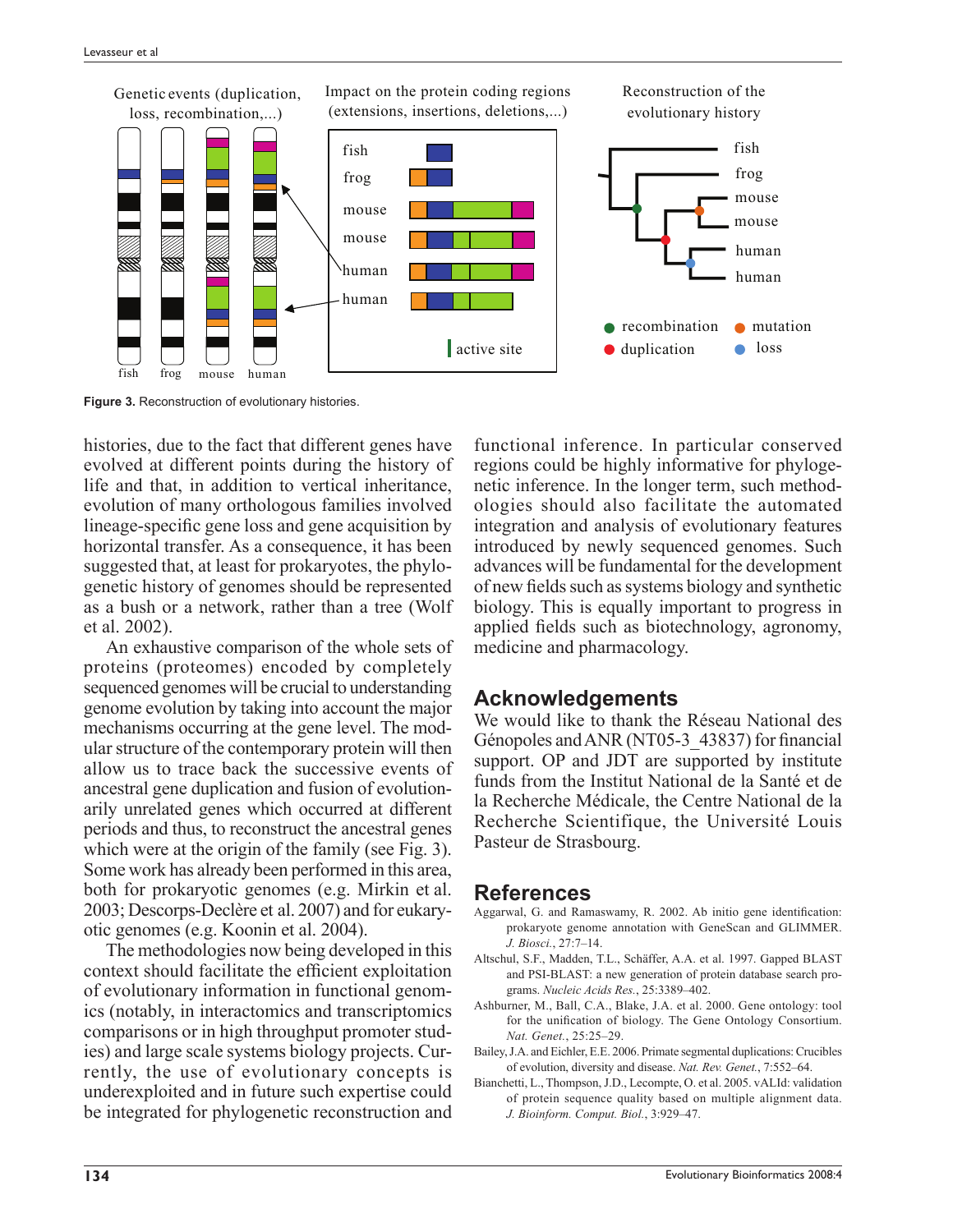- Biswas, S. and Akey, J.M. 2006. Genomic insights into positive selection. *Trends Genet.*, 22:437–46.
- Blanchette, M. and Tompa, M. 2003. Foot Printer: A program designed for phylogenetic foot printing. *Nucleic Acids Res.*, 31:3840–2.
- Blanchette, M., Green, E.D., Miller, W. et al. 2004. Reconstructing large regions of an ancestral mammalian genome in silico. *Genome Res.*, 14:2412–23.
- Blomme, T., Vandepoele, K., De Bodt, S. et al. 2006. The gain and loss of genes during 600 million years of vertebrate evolution. *Genome Biol.*,  $7-R43$
- Blouin, C., Boucher, Y. and Roger, A.J. 2003. Inferring functional constraints and divergence in protein families using 3D mapping of phylogenetic information. *Nucleic Acids Res.*, 31:790–7.
- Bos, D.H. 2005. Natural selection during functional divergence to LMP7 and proteasome subunit X (PSMB5) following gene duplication. *J. Mol. Evol.*, 60:221–228.
- Bourque, G. and Pevzner, P.A. 2004. Reconstructing the genomic architecture of ancestral mammals: lessons from human, mouse, and rat genomes. *Genome Res.*, 14:507–16.
- Bourque, G., Zdobnov, E.M., Bork, P. et al. 2005. Comparative architectures of mammalian and chicken genomes reveal highly variable rates of genomic rearrangements across different lineages. *Genome Res.*, 15:98–110.
- Bray, N., Dubchak, I. and Pachter, L. 2003. AVID: A Global Alignment Program. *Genome Research*, 13:97–102.
- Brocchieri, L. 2001. Phylogenetic inferences from molecular sequences: review and critique. *Theor. Popul. Biol.*, 59:27–40.
- Brudno, M., Do, C.B., Cooper, G.M. et al. 2003. LAGAN and Multi-LAGAN: efficient tools for large-scale multiple alignment of genomic DNA. *Genome Res.*, 13:721–31.
- Carrillo, H. and Lipman, D. 1988. The Multiple Sequence Alignment Problem in Biology. *SIAM J. Appl. Math.*, 48:1073–82.
- Chenna, R., Sugawara, H., Koike, T. et al. 2003. Multiple sequence alignment with the Clustal series of programs. *Nucleic Acids Res.*, 31:3497–500.
- Clifford, R.J., Edmonson, M.N., Nguyen, C. et al. 2004. Bioinformatics tools for single nucleotide polymorphism discovery and analysis. *Ann. N. Y. Acad. Sci.*, 1020:101–9.
- Collette, Y., Gilles, A., Pontarotti, P. et al. 2003. A co-evolution perspective of the TNFSF and TNFRSF families in the immune system. *Trends Immunol.*, 24:387–94.
- Cornell, M., Paton, N.W., Hedeler, C. et al. 2003. GIMS: an integrated data storage and analysis environment for genomic and functional data. *Yeast*, 20:1291–306.
- Dagan, T. and Martin, W. 2007. Ancestral genome sizes specify the minimum rate of lateral gene transfer during prokaryote evolution. *Proc. Natl. Acad. Sci.* U.S.A., 104:870–5.
- Danchin, E.G., Gouret, P. and Pontarotti, P. 2006. Eleven ancestral gene families lost in mammals and vertebrates while otherwise universally conserved in animals. *BMC Evol. Biol.*, 6:5.
- Danchin, E.G., Gaucher, E.A. and Pontarotti, P. 2007. Computational reconstruction of ancestral genomic regions from evolutionarily conserved gene clusters In Liberles D, ed. Ancestral Sequence Reconstruction. *Oxford University Press*.
- Daubin, V., Gouy, M. and Perrière, G. 2002. A phylogenomic approach to bacterial phylogeny: evidence of a core of genes sharing a common history. *Genome Res.*, 12:1080–90.
- Delsuc, F., Brinkmann, H. and Philippe, H. 2005. Phylogenomics and the reconstruction of the tree of life. *Nat. Rev. Genet.*, 6:361–75.
- Descorps-Declere, S., Lemoine, F., Sculo, Q. et al. 2007. The multiple facets of homology and their use in comparative genomics to study the evolution of genes, genomes, and species. *Biochimie* (in press).
- Devos, D. and Valencia, A. 2001. Intrinsic errors in genome annotation. *Trends Genet.*, 17:429–31.
- Do, C.B., Mahabhashyam, M.S., Brudno, M. et al. 2005. ProbCons: Probabilistic consistency-based multiple sequence alignment. *Genome Res.*, 15:330–40.
- Dobigny, G., Ducroz, J.F., Robinson, T.J. et al. 2004. Cytogenetics and cladistics. *Syst. Biol.*, 53:470–84.
- Doolittle, R.F. 2005. Evolutionary aspects of whole-genome biology. *Curr. Opin. Struct. Biol.*, 15:248–53.
- Dufayard, J.F., Duret, L., Penel, S. et al. 2005. Tree pattern matching in phylogenetic trees: automatic search for orthologs or paralogs in homologous gene sequence databases. *Bioinformatics*, 21:2596–603.
- Edgar, R.C. 2004. MUSCLE: multiple sequence alignment with high accuracy and high throughput. *Nucleic Acids Res.*, 32:1792–7.
- Eilbeck, K., Lewis, S.E., Mungall, C.J. et al. 2005. The Sequence Ontology: a tool for the unification of genome annotations. *Genome Biol.*, 6:R.44.
- Eisen, J.A. 1998. Phylogenomics: improving functional predictions for uncharacterized genes by evolutionary analysis. *Genome Res.*, 8:163–7.
- Eisen, J.A. and Wu, M. 2002. Phylogenetic analysis and gene functional predictions: phylogenomics in action. *Theor. Popul. Biol.*, 61:481–7.
- Engelhardt, B.E., Jordan, M.I., Muratore, K.E. et al. 2005. Protein molecular function prediction by Bayesian phylogenomics. *PLoS Comput. Biol.*, 1:e45.
- Enright, A.J., Iliopoulos, I., Kyrpides, N.C. et al. 1999. Protein interaction maps for complete genomes based on gene fusion events. *Nature*, 402:86–90.
- Fang, F. and Blanchette, M. 2006. FootPrinter3: phylogenetic footprinting in partially alignable sequences. *Nucleic Acids Res.*, 34:W617–20.
- Felsenstein, J. 1981. Evolutionary trees from DNA sequences: a maximum likelihood approach. *J. Mol. Evol.*, 17:368–76.
- Feng, D.F. and Doolittle, R.F. 1987. Progressive sequence alignment as a prerequisite to correct phylogenetic trees. *J. Mol. Evol.*, 25:351–60.
- Fong, J.H., Geer, L.Y., Panchenko, A.R. et al. 2007. Modeling the evolution of protein domain architectures using maximum parsimony. *J. Mol. Biol.*, 366:307–15.
- Force, A., Lynch, M., Pickett, F.B. et al. 1999. Preservation of duplicate genes by complementary, degenerative mutations. *Genetics*, 151:1531–45.
- Galperin, M.Y. and Koonin, E.V. 1998. Sources of systematic error in functional annotation of genomes: domain rearrangement, nonorthologous gene displacement and operon disruption. *In Silico Biol.*, 1:55–67.
- Gardner, P.P., Wilm, A. and Washietl, S. 2005. A benchmark of multiple sequence alignment programs upon structural RNAs. *Nucleic Acids* Res., 33:2433–9.
- Gaucher, E.A., Gu, X., Miyamoto, M.M. et al. 2002. Predicting functional divergence in protein evolution by site-specific rate shifts. Trends *Biochem. Sci.,* 27:315–21.
- Gerlt, J.A. and Babbitt, P.C. 2001. Divergent evolution of enzymatic function: mechanistically diverse superfamilies and functionally distinct suprafamilies. *Annu. Rev. Biochem.*, 70:209–46.
- Gertz, J., Fay, J. and Cohen, B. 2006. Phylogeny based discovery of regulatory elements. *BMC Bioinformatics*, 7:266.
- Gilks, W.R., Audit, B., De Angelis, D. et al. 2002. Modeling the percolation of annotation errors in a database of protein sequences. *Bioinformatics*, 18:1641–9.
- Gopalan, V., Qiu, W.G., Chen, M.Z. et al. 2006. Nexplorer: phylogeny-based exploration of sequence family data. *Bioinformatics*, 22:120–1.
- Gouret, P., Vitiello, V., Balandraud, N. et al. 2005. FIGENIX: intelligent automation of genomic annotation: expertise integration in a new software platform. *BMC Bioinformatics*, 6:198.
- Gu, X. 2003. Functional Divergence in Protein (Family) Sequence Evolution. *Genetica,* 118:133–41.
- Hennig, W. 1966. Phylogenetic Systematics, *University of Illinois Press, Urbana, IL*.
- Hertz, G.Z. and Stormo, G.D. 1999. Identifying DNA and protein patterns with statistically significant alignments of multiple sequences. *Bioinformatics*, 15:563–577.
- Holland, B., Conner, G., Huber, K. et al. 2007. Imputing supertrees and supernetworks from quartets. *Syst. Biol.*, 56:57–67.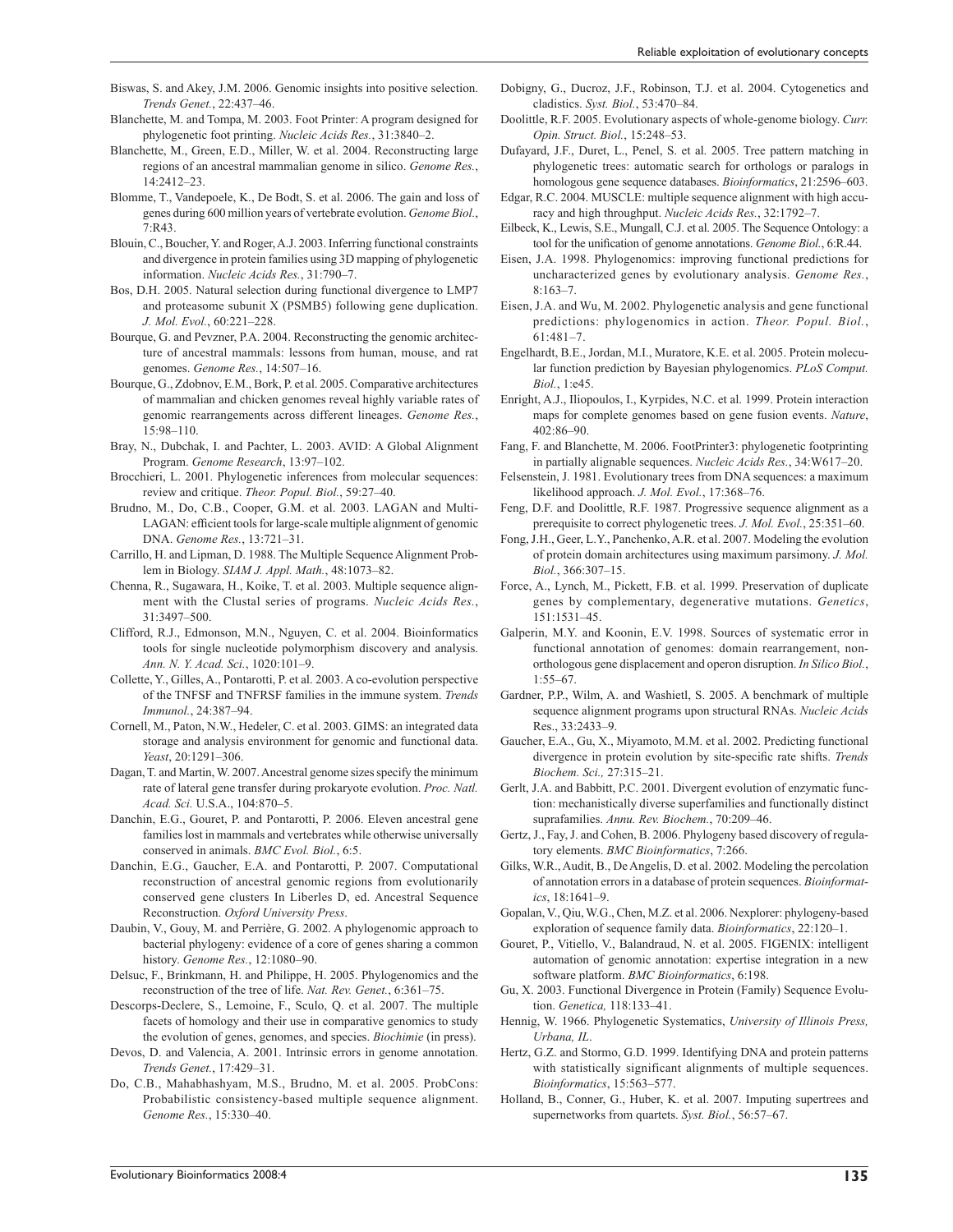- Jaillon, O., Aury, J.M., Brunet, F. et al. 2004. Genome duplication in the teleost fish Tetraodon nigroviridis reveals the early vertebrate protokaryotype. *Nature*, 431:946–57.
- Jones, S.J. 2006. Prediction of genomic functional elements. *Annu. Rev. Genomics Hum. Genet.*, 7:315–38.
- Kanehisa, M. and Bork, P. 2003. Bioinformatics in the post-sequence era. *Nat. Genet.*, 33:305–10.
- Karplus, K., Barrett, C. and Hughey, R. 1998. Hidden Markov models for detecting remote protein homologies. *Bioinformatics*, 14:846–56.
- Katoh, K., Misawa, K., Kuma, K. et al. 2002. MAFFT: a novel method for rapid multiple sequence alignment based on fast Fourier transform. *Nucleic Acids Res.*, 30:3059–3066.
- Kent, W.J. 2002. BLAT—the BLAST-like alignment tool. *Genome Res.*, 12:656–64.
- Kikuta, H., Laplante, M., Navratilova, P. et al. 2007. Genomic regulatory blocks encompass multiple neighboring genes and maintain conserved synteny in vertebrates. *Genome Res.*, 17:545–55.
- Kim, Y. and Subramaniam, S. 2006. Locally defined protein phylogenetic profiles reveal previously missed protein interactions and functional relationships. *Proteins*, 62:1115–24.
- Kishino, H. and Hasegawa, M. 1989. Evaluation of the maximum likelihood estimate of the evolutionary tree topologies from DNA sequence data, and the branching order in hominoidea. *J. Mol. Evol.*, 29:170–9.
- Kohn, M., Högel, J., Vogel, W. et al. 2006. Reconstruction of a 450-My-old ancestral vertebrate protokaryotype. *Trends Genet.*, 22:203–10.
- Koonin, E.V., Fedorova, N.D., Jackson, J.D. et al. 2004. A comprehensive evolutionary classification of proteins encoded in complete eukaryotic genomes. *Genome Biol.*, 5:R.7.
- Koonin, E.V. 2005. Orthologs, paralogs, and evolutionary genomics. *Annu Rev. Genet.*, 39:309–38.
- Koonin, E.V. and Wolf, Y.I. 2006. Evolutionary systems biology: links between gene evolution and function. *Curr. Opin. Biotechnol.*, 17:481–7.
- Lassmann, T. and Sonnhammer, E.L. 2005. Automatic assessment of alignment quality. *Nucleic Acids Res.*, 33:7120–8.
- Lee, A.P., Koh, E.G., Tay, A. et al. 2006. Highly conserved syntenic blocks at the vertebrate Hox loci and conserved regulatory elements within and outside Hox gene clusters. *Proc. Natl. Acad. Sci.,* U.S.A., 103:6994–9.
- Levasseur, A., Gouret, P., Lesage-Meessen, L. et al. 2006. Tracking the connection between evolutionary and functional shifts using the fungal lipase/feruloyl esterase A family. *BMC Evol. Biol.*, 8:6:92.
- Levasseur, A., Orlando, L., Bailly, X. et al. 2007. Conceptual bases for quantifying the role of the environment on gene evolution: the participation of positive selection and neutral evolution. *Biol. Rev. Camb. Philos. Soc.*, 82:551–72.
- Li, X., Zhong, S. and Wong, W.H. 2005. Reliable prediction of transcription factor binding sites by phylogenetic verification. Proc. Natl. Acad. *Sci.,* U.S.A., 102:16945–50.
- Liao, B.Y. and Zhang, J.Z. 2006. Evolutionary conservation of expression profiles between human and mouse orthologous genes. *Molecular Biology and Evolution*, 23:530–40.
- Liberles, D.A. and Wayne, M.L. 2002. Tracking adaptive evolutionary events in genomic sequences. *Genome Biol.*, 3:REVIEWS1018.
- Livingstone, C.D. and Barton, G.J. 1993. Protein sequence alignments: a strategy for the hierarchical analysis of residue conservation. *Comput. Appl. Biosci.*, 9:745–56.
- Lopez, P., Casane, D. and Philippe, H. 2002. Heterotachy, an important process of protein evolution. *Mol. Biol. Evol.*, 19:1–7.
- Lupski, J.R. and Stankiewicz, P. 2005. Genomic disorders: Molecular mechanisms for rearrangements and conveyed phenotypes. *PLoS Genet.*, 1:e49.
- Ma, B., Tromp, J. and Li, M. 2002. PatternHunter: faster and more sensitive homology search. *Bioinformatics*, 18:440–5.
- Ma, J., Zhang, L., Suh, B.B. et al. 2006. Reconstructing contiguous regions of an ancestral genome. *Genome Res.*, 16:1557–65.
- Marcotte, E.M., Pellegrini, M., Ho-Leung, N. et al. 1999. Detecting protein function and protein-protein interactions from genome sequences. *Science*, 30:751–3.
- Mathe, C., Sagot, M.F., Schiex, T. et al. 2002. Current methods of gene prediction, their strengths and weaknesses. *Nucleic Acids Res.*, 30:4103–17.
- McGuffin, L.J. and Jones, D.T. 2003. Improvement of the GenTHREADER. method for genomic fold recognition. *Bioinformatics*, 19:874–81.
- Mirkin, B.G., Fenner, T.I., Galperin, M.Y. et al. 2003. Algorithms for computing parsimonious evolutionary scenarios for genome evolution, the last universal common ancestor and dominance of horizontal gene transfer in the evolution of prokaryotes. *BMC Evol. Biol.*, 3:2.
- Miyata, T. and Yasunaga, T. 1980. Molecular evolution of mRNA: a method for estimating evolutionary rates of synonymous and amino acid substitutions from homologous nucleotide sequences and its application. *J. Mol. Evol.*, 16:23–36.
- Moses, A.M., Chiang, D.Y., Kellis, M. et al. 2003. Position specific variation in the rate of evolution in transcription factor binding sites. *BMC Evol. Biol.*, 3:19.
- Murphy, W.J., Larkin, D.M., Everts-van der Wind, A. et al. 2005. Dynamics of mammalian chromosome evolution inferred from multispecies comparative maps. *Science*, 309:613–617.
- Notredame, C., Higgins, D.G. and Heringa, J. 2000. T-Coffee: A novel method for fast and accurate multiple sequence alignment. *J. Mol. Biol.*, 302:205–217.
- Page, R.D. and Charleston, M.A. 1997. From Gene to Organismal Phylogeny: Reconciled Trees and the Gene Tree/Species Tree Problem. *Mol. Phylogenet. Evol.*, 7:231–40.
- Pazos, F., Helmer-Citterich, M., Ausiello, G. et al. 1997. Correlated mutations contain information about protein-protein interaction. *J. Mol. Biol.*, 271:511–23.
- Pazos, F. and Valencia, A. 2001. Similarity of phylogenetic trees as indicator of protein-protein interaction. *Protein Eng.*, 14:609–14.
- Pazos, F. and Valencia, A. 2002. In silico two-hybrid system for the selection of physically interacting protein pairs. *Proteins*, 47:219–27.
- Pei, J. and Grishin, N.V. 2001. AL2CO: calculation of positional conservation in a protein sequence alignment. *Bioinformatics*, 17:700–712.
- Pellegrini, M., Marcotte, E.M., Thompson, M.J. et al. 1999. Assigning protein functions by comparative genome analysis: protein phylogenetic profiles. *Proc. Natl. Acad. Sci., U.S.A.*, 96:4285-8.
- Pevzner, P. and Tesler, G. 2003. Genome rearrangements in mammalian evolution: lessons from human and mouse genomes. *Genome Res.*, 13:37–45.
- Rascol, V.L., Pontarotti, P. and Levasseur, A. 2007. Ancestral animal genomes reconstruction. *Curr. Opin. Immunol.*, 19:542–6.
- Remm, M., Storm, C.E. and Sonnhammer, E.L. 2001. Automatic clustering of orthologs and in-paralogs from pairwise species comparisons. *J. Mol. Biol.*, 314:1041–52.
- Rodi, D.J., Mandava, S. and Makowski, L. 2004. DIVAA: analysis of amino acid diversity in multiple aligned protein sequences. *Bioinformatics*, 20:3481–9.
- Rodríguez-Trelles, F., Tarrío, R. and Ayala, F.J. 2003. Convergent neofunctionalization by positive Darwinian selection after ancient recurrent duplications of the xanthine dehydrogenase gene. *Proc. Natl. Acad. Sci.,* U.S.A., 100:13413–7.
- Ronald, J. and Akey, J.M. 2005. Genome-wide scans for loci under selection in humans. *Hum. Genomics*, 2:113–25.
- Rossnes, R., Eidhammer, I. and Liberles, D.A. 2005. Phylogenetic reconstruction of ancestral character states for gene expression and mRNA splicing data. *BMC Bioinformatics*, 6:127.
- Russo, C.A., Takezaki, N. and Nei, M. 1996. Efficiencies of different genes and different tree-building methods in recovering a known vertebrate phylogeny. *Mol. Biol. Evol.*, 13:525–36.
- Sandelin, A., Wasserman, W.W. and Lenhard, B. 2004. ConSite: web-based prediction of regulatory elements using cross-species comparison. *Nucleic Acids Res.*, 32:W249–52.